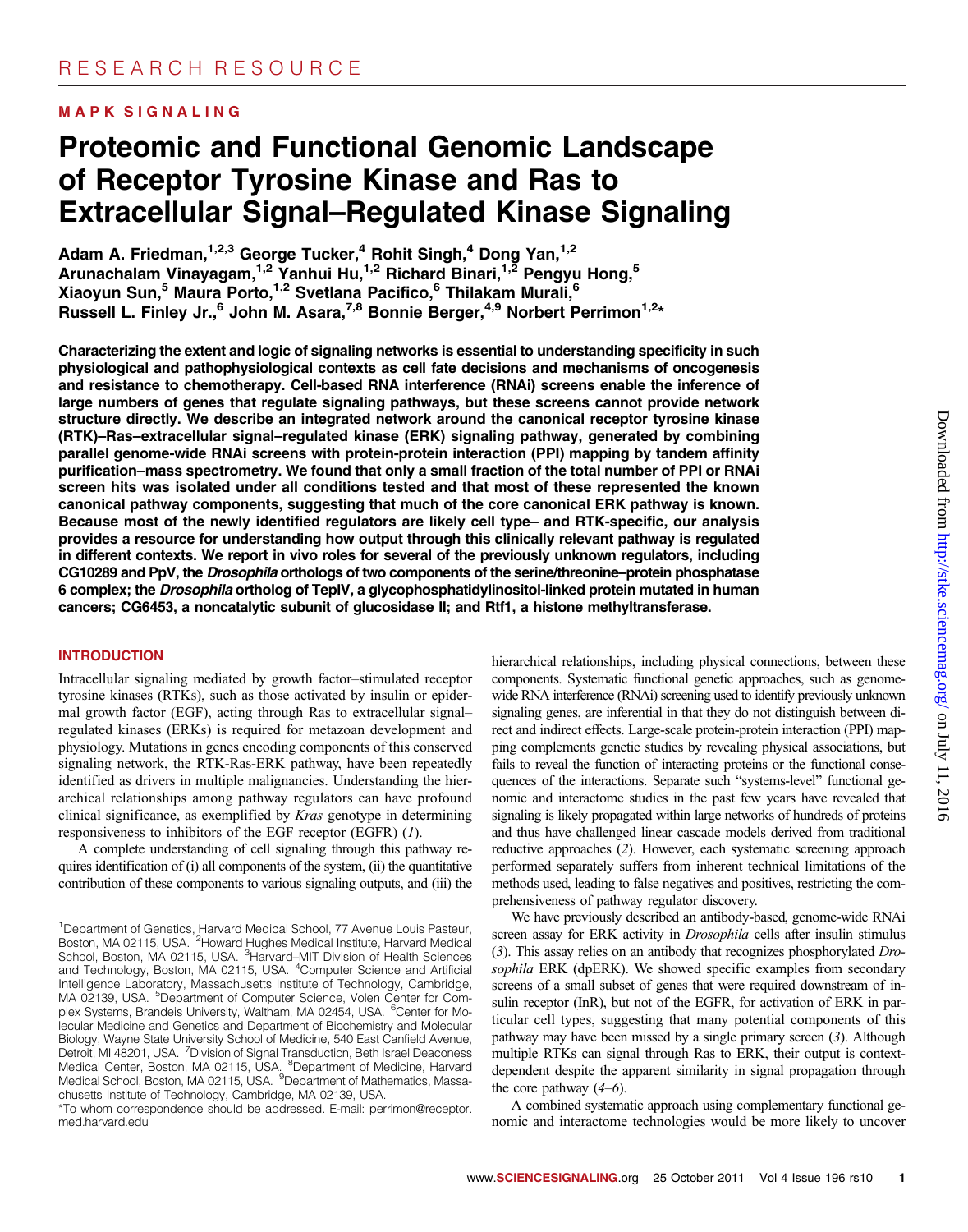direct regulators and more completely describe the landscape of a signaling pathway (7). We performed multiple genome-wide RNAi screens in parallel to generating a tandem affinity purification–mass spectrometry (TAP-MS)–based PPI network surrounding the canonical pathway components of the RTK-Ras-ERK signaling pathway, using data from cells responding to insulin or EGF. Although we identified several previously unknown pathway regulators, the functional genomic and interactome data sets suggest that much of the core canonical pathway is complete.

### **RESULTS**

### A functional genomic compendium of RTK-Ras-ERK signaling

To comprehensively discover genes that regulate ERK signaling output and to identify other specificity-generating proteins, we conducted four systematic, cell-based RNAi screens for regulators of EGF-stimulated ERK activation in two stable Drosophila cell lines expressing EGFR, S2R+mtDER, and Kc167mtDER (fig. S1, A and B). These four screens combined with our two previously published screens performed with S2R+ cells that were unstimulated (baseline) or stimulated with insulin (4) interrogated >20,000 double-stranded RNAs (dsRNAs) targeting roughly 14,000 Drosophila genes. We compared all six primary screens, divided into three groups by stimulus (insulin, EGF) and cell line (S2R+, Kc) (Fig. 1A). These screens uncovered 2677 annotated genes, in addition to 756 unannotated predicted genes (Fig. 1A and table S1). As expected, these genes include most of the known canonical pathway-associated genes (table S5). We identified both EIF4AIII and mago (table S1) as positive regulators in our RNAi screen in Kc cells and these two genes were also found in an RNAi screen for regulators of the mitogen-activated protein kinase (MAPK) pathway in Drosophila S2 cells (8).

Gene Ontology (GO) annotation of the hits from the RNAi screens showed expected enrichment for processes controlled by RTK-Ras-ERK signaling, including tracheal development, photoreceptor differentiation, imaginal disc morphogenesis, and hematopoiesis; genes controlling mitosis, neuronal differentiation, cell motility, female gamete generation, and SUMO (small ubiquitin-like modifier protein) binding were also enriched in the hits from the RNAi screens (table S2). The hits from the RNAi screens were also significantly enriched for proteins conserved in humans and implicated in a human disease ( $P < 3.5 \times 10^{-9}$  and  $9.8 \times 10^{-4}$ , respectively) implying that many of the newly identified regulators are also intively), implying that many of the newly identified regulators are also involved in mammalian MAPK signaling. Human orthologs had stronger RNAi scores on average ( $P < 0.001$ ), suggesting that genes with more central roles in the pathway have been conserved.

We observed distinct subsets of genes isolated in the primary RNAi screens under specific cell or RTK-stimulus contexts (fig. S1C). We were also able to identify genes that were common to both cell types under both stimulus conditions (Fig. 1B). These genes were quantitatively stronger regulators than the remaining hits (fig. S1D). Our systematic screens permitted global observation of the processes regulating specificity; compared to all hits from the RNAi screens, those identified in the insulin screen were enriched for cytoskeletal genes and cell cycle processes ( $P < 1.3 \times$ 10−<sup>6</sup> and 0.03, respectively), whereas transcriptional and peptidase activities were enriched in the EGF screen in Kc cells ( $P < 4 \times 10^{-4}$  and 0.02, respectively).

Distinct subsets of genes were specific to insulin or EGF signaling in either cell type or were regulated by insulin or EGF in both cell types (table S3). Signaling downstream of the InR activates both ERK and Akt signaling pathways; we confirmed that genes encoding components of the Akt-Tor pathway, including InR itself, PTEN, Akt, Tor, and gig (Tsc2),

were insulin-specific regulators of ERK. This insulin-specific regulation of ERK and the Akt-Tor pathway is likely mediated through feedback from S6 kinase to InR (9). (Throughout the text, where different from the Drosophila gene or protein names, mammalian common names or abbreviations of the proteins are shown after the names or abbreviations for these components in Drosophila.) Other genes specifically associated with InR signaling included PRL-1, encoding a phosphatase that can transform cells (10); the kinase-encoding gene Tak1; and CG9468 and CG5346, which are genes predicted to encode proteins with  $\alpha$ -mannosidase and iron oxygenase activities, respectively. Genes specifically associated with EGF signaling included EGFR itself, and those encoding several components potentially involved in receptor localization, or down-regulation, or both, including Snap, encoding a protein required for vesicular transport; CG7324, encoding a Rab guanosine triphosphatase (GTPase)–activating protein; and RSG7, encoding a putative G protein [heterotrimeric guanosine triphosphate (GTP)–binding protein]  $\gamma$  subunit that also interacts with Snapin, a component of the SNARE complex (11). Because these genes were associated with EGF signaling but not insulin signaling, this suggests that these are required for EGFR but not InR localization.

### An RTK-Ras-ERK interaction network

Many of the previously unknown regulators identified in the RNAi screens may act indirectly through general cellular processes or through multiple levels of transcriptional feedback. Furthermore, RNAi screens suffer from off-target effects even after computational filtering and use of multiple RNAi reagents for each gene (12). PPI mapping provides an orthogonal representation of network regulators compared to functional genomic approaches because it reveals physical associations. Although large-scale yeast two-hybrid (Y2H) screening can reveal potential PPIs with high accuracy (13) and has been performed on a large scale for MAPK-related proteins (14), Y2H cannot detect interactions that may rely on regulatory posttranslational modifications that occur in endogenous signaling contexts. Large-scale TAP-MS has been used to discover PPIs, most comprehensively in yeast  $(15-17)$  and in human cells in "pathwayoriented" mapping of tumor necrosis factor– $\alpha$  (TNF $\alpha$ ) signaling (18), Wnt signaling  $(3)$ , and autophagy  $(19)$ .

We used TAP-MS to capture the dynamic "mini-interactome" surrounding 15 well-recognized, conserved canonical components of the RTK-Ras-ERK pathway: InR, PDGF (platelet-derived growth factor)– and VEGF (vascular endothelial cell growth factor) receptor–related (PVR), EGFR, the adaptors Drk (Grb2) and Dos (Gab), the GTPase Ras85D, the Ras GTP exchange factor Sos, the cytoplasmic tyrosine kinase Src42A, the GTPase-activating protein Gap1, the phosphatase Csw (Shp2), the MAPK kinase kinase Phl (Raf), the MAPK kinase Dsor1 [mitogen-activated or extracellular signal-regulated protein kinase kinase (MEK)], the scaffolds Ksr and Cnk, and the MAPK Rl (ERK). These 15 proteins served as the "baits" in the affinity purification assay. The proteins and a control were expressed in S2R+ cells with TAP vectors (20) and lysates prepared at baseline (unstimulated cells) or after stimulation with insulin or EGF. Two or more biological replicates were performed for each bait and condition. Interacting proteins were determined by TAP and microcapillary liquid chromatography–tandem MS (LC-MS/MS). A total of 54,339 peptides were identified representing 12,208 proteins, encompassing an unfiltered network of 5009 interactions among 1188 individual proteins (table S4). Among the most abundant proteins identified in replicate pull-downs and absent in control preparations were other known RTK-Ras-ERK canonical proteins. A network based on the observed interactions among these canonical proteins recapitulates many of the known RTK-Ras-ERK signaling pathway interactions (Fig. 1C), validating the sensitivity of our TAP-MS approach in robustly identifying pathway interactors.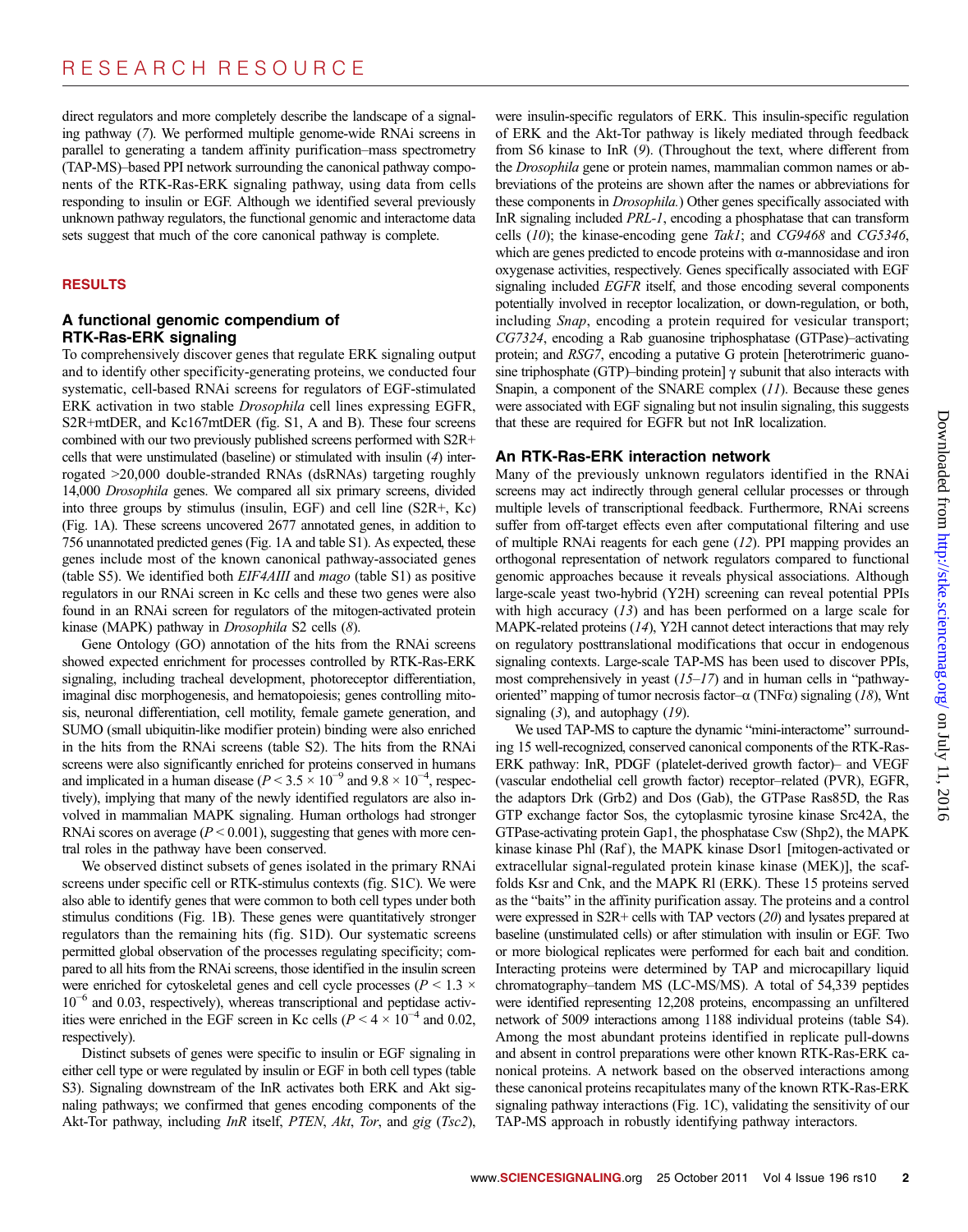

Fig. 1. Parallel RTK-Ras-ERK genome-wide RNAi screens in Drosophila. (A) Comparison of six RNAi screens grouped into three experimental categories based on ligand stimulus or cell type, with number of annotated genes in each category. Note that S2R+ cells used for EGF stimulation express EGFR for robust ERK activation in response to EGF; thus, a "baseline" RNAi screen was performed in these cells in the absence of EGF in addition to the baseline performed previously in the EGFR-negative S2R+ cells. The total gene set is enriched for genes with human orthologs and for known components of the canonical signaling cassette. (B) A total of 227 genes appeared in all three groups, representing a common or "global" set of RTK-Ras-ERK regulators, which included those encoding proteins in the canonical cascade (top array graph). Examples of other global regulators are shown in the lower array graph. Genes are listed using common abbreviations, with mammalian names listed in parentheses when different from Drosophila. Color represents average Z score in each primary RNAi screen. (C) Many known canonical interactions are recapitulated by the TAP-MS analysis, including those involving adaptors (Drk-Sos), the Phl activation complex (Phl-Dsor1, Phl-Rl, Phl-Ksr, and Ksr-Cnk), and InR with the PI3K subunits p110 (PI3K92E) and p60 (p85 ortholog, PI3K21B). Red edges denote those found both in our study and in MasterNet, a literature-based compilation of previously known PPIs. The gray edge denotes those not found in MasterNet. Edge thickness represents SAINT score. Circles represent prey; rectangles represent baits.

Raw TAP-MS data often contain sticky proteins found in control preparations. To provide a ranked list of the most specific pathway interactors by filtering out these sticky proteins, we applied the Significance Analysis of Interactome (SAINT) method to our PPI data set (15). Using a SAINT cutoff of 0.83 and false discovery rate (FDR) of 7.2%, we generated a filtered PPI network of 386 interactions among 249 proteins surrounding the canonical components of the RTK-Ras-ERK signaling pathway (Fig. 2 and table S4). We evaluated our PPI network by comparing it with various literature-derived physical interaction networks (fig. S2, A and B). For this network comparison, we generated a master physical interaction network (MasterNet) composed of five different types of networks (see Materials and Methods). Our filtered network is significantly overrepresented in the MasterNet, with 29% overlap, compared to 17% for the excluded proteins; the canonical network has a 97% overlap with MasterNet. SAINT scores were highly correlated with appearance in literature data sets, implying that the PPI network as filtered by SAINT represents high-confidence pathway interactors (fig. S2C). Of the literature-derived networks, appearance in the Drosophila binary PPI data set most closely correlated with higher SAINT scores (fig. S2D).

Using traditional coimmunoprecipitation techniques and quantitative Western blotting, we corroborated selected previously unknown interactions (fig. S3). Among these, we verified an ERK interaction with the cyclin-dependent kinase cdc2c (CDK2), as reported for mammalian cells (21), implying that ERK can directly regulate the cell cycle through this interaction. Many of the proteins that interacted with multiple RTKs were adaptors (table S4). A notable exception was CG10916, which was one of the few common interactors of multiple RTKs (InR, PVR, and EGFR) that was not an adaptor (fig. S3, A and B). Thus, individual RTKs likely recruit distinct complexes during signaling and may compete for a common set of canonical interactors. As a negative regulator of ERK activation and a predicted RING domain–containing protein, CG10916 may be involved in receptor degradation or down-regulation of RTKs. We also found that some interactions below our conservative SAINT threshold of 0.83 could be verified by coimmunoprecipitation (fig. S3C),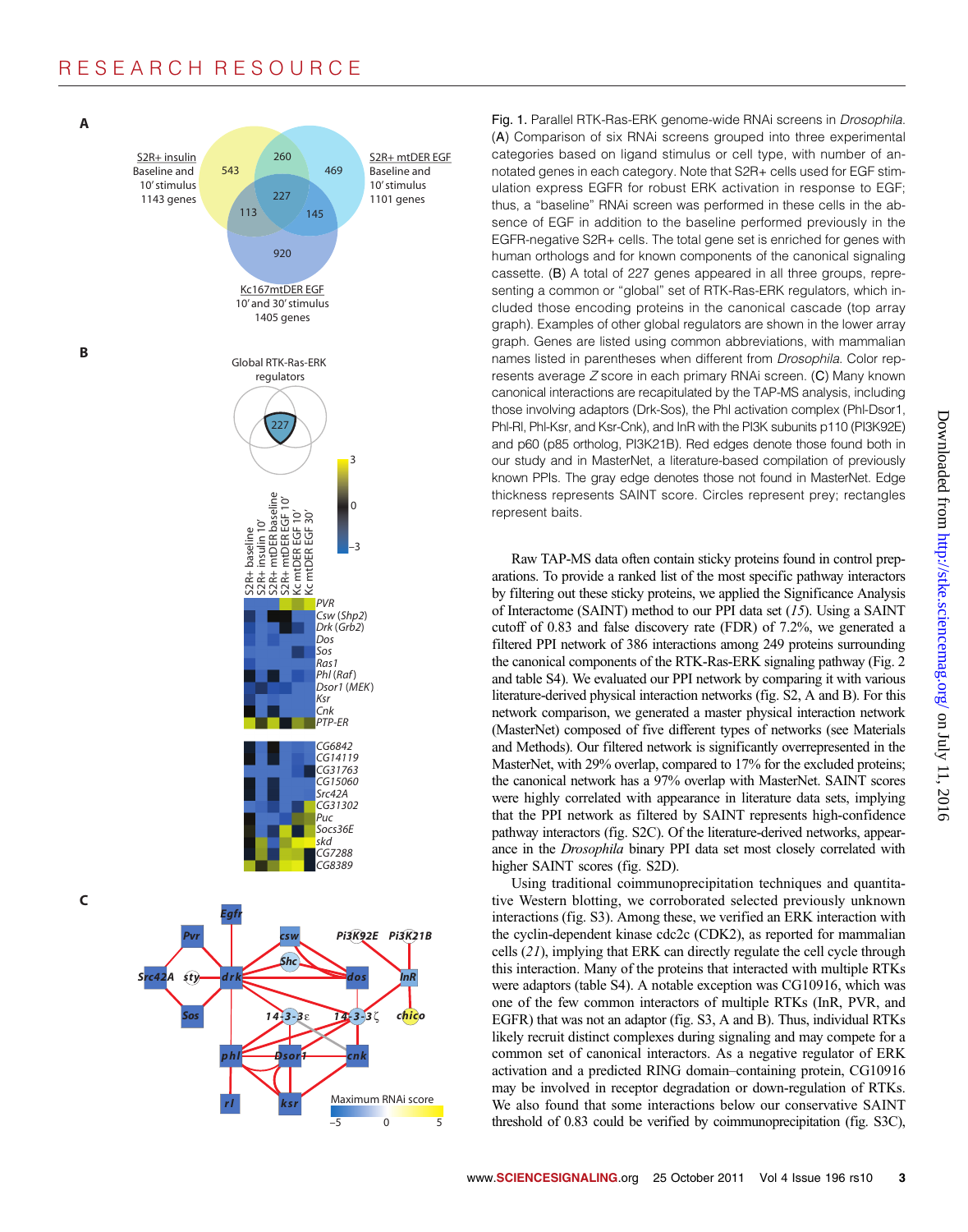suggesting that the true size of the network may be larger than the cutoff we chose.

On the basis of GO classifications, we found that the filtered PPI network was enriched in genes encoding regulators of Ras signaling, signaling by the RTKs Sevenless and Torso, and R7 photoreceptor differentiation, all processes known to involve ERK activation, and also those encoding proteins associated with mitosis, the cytoskeleton, axis specification, oogenesis, kinase activity, and SUMO binding (table S2). Compared to the total filtered network, proteins interacting with Drk (Grb2) were enriched for GO terms associated with epithelium development and cell fate ( $P \leq$ 0.02 for both), but otherwise individual bait networks were representative of the entire network. As with the RNAi hits, our filtered PPI network



Fig. 2. TAP-MS PPI RTK-Ras-ERK signaling network. Filtered PPI map of RTK-Ras-ERK signaling in Drosophila, including primary RNAi screen scores, if present. Z score RNAi result describes negative regulators (yellow) and positive regulators (blue). Edge thickness denotes SAINT score, a measure of interaction confidence. Red edges denote those found both in our study and in MasterNet, a literature-

based compilation of previously known PPIs. Edge thickness represents SAINT score. Circles represent prey; rectangles represent baits. The size of the node correlates with the number of RNAi screens from which the proteins were isolated. See table S4 for details of all node and edge parameters and names of the proteins identified as pathway interactors.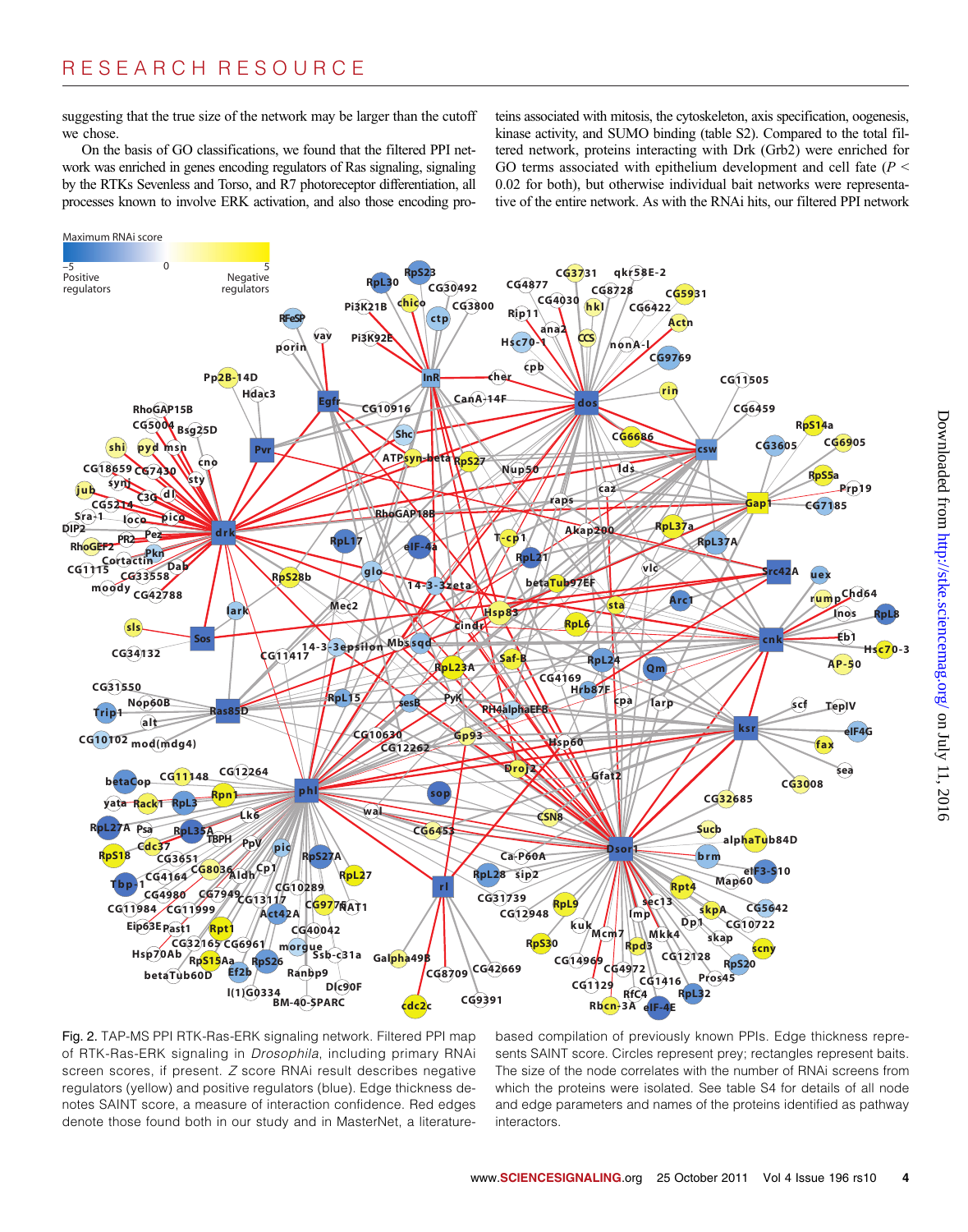was enriched for genes conserved in humans and in human diseases ( $P <$  $5.4 \times 10^{-16}$  and  $\overline{P} < 4.6 \times 10^{-3}$ , respectively).<br>Feedback regulation is a mechanism of en-

Feedback regulation is a mechanism of ensuring pathway robustness (22). Several studies have examined the transcriptional responses to RTK-Ras-ERK signaling stimulation or perturbation in vivo (23–25). We culled genes in these studies responsive to pathway modulation and overlaid them with our PPI data set. We found that the expression of 25% of the genes for these interactors was changed in response to pathway modulation, a significantly enriched proportion ( $P < 2.4 \times 10^{-9}$ ; table S4 and Fig. 3A). These<br>genes are strong candidates encoding mediators of feedback regulation genes are strong candidates encoding mediators of feedback regulation of RTK-Ras-ERK signaling. Among these were several ribosomal genes (for example, RpL6, RpL23A, RpL27, RpS18, and RpS30) that exhibited reduced expression in response to pathway activation (Fig. 3A) and that were isolated as negative regulators in the RNAi screens, implying feedback amplification through inhibition of translational repression. These genes also had negatively correlated gene expression with their canonical pathway interactors in published gene expression studies (Fig. 3B).

During assembly of the RTK-Ras-ERK interactome, we identified complexes under baseline, insulin-stimulated, and EGF-stimulated conditions to find pathway interactors and to study the dynamics of complex assembly and disassembly, using quantitative label-free proteomics (26). Previous systematic evaluation of dynamics in interactomes has been limited to individual proteins; for example, one study identified dynamic interactors of ERK (27). Using the SAINT scores at baseline and stimulated conditions, we assembled interactomes of proteins with a high probability of a dynamic interaction with the canonical baits in response to insulin (Fig. 4A) or EGF stimulation (Fig. 4B). We observed several expected interaction dynamics, including the association of subunits of

phosphatidylinositol 3-kinase (PI3K) with InR after insulin stimulus, which likely occurs through the adaptor Chico (IRS) and association of the adaptor Drk (Grb2) with EGFR after EGF stimulus (table S4). Our global analysis showed that proteins that interacted with the adaptor Dos were more likely to associate than dissociate under insulin stimulus, whereas those that interacted with Drk (Grb2) did not significantly change on the basis of SAINT probabilities. EGFR interactors dissociated when cells were stimulated with insulin. Upon EGF stimulus, interactors with Cnk, Dsor1, Gap1, and Ksr all preferentially dissociated, whereas Phl (Raf) interactors associated (Fig. 4B).

### An integrated map of RTK-Ras-ERK signaling

We overlaid the functional genomic data from our six systematic RNAi screens for ERK activation with the TAP-MS network structural data (Fig. 2). Nearly half of the proteins (119) of the filtered PPI network were encoded by genes that scored in the RNAi screens, which represented a significant enrichment over the genome for regulators of this pathway (19%;  $P < 7 \times 10^{-25}$ ) and was an overlap higher than achieved with a more directed RNAi screening of TNF $\alpha$  pathway interactors (18). Thirty-two percent (38 of 119) of the interacting proteins were isolated from RNAi screens in both cell types and after both stimuli (Fig. 4C), whereas if all of the hits from all of the RNAi screens were counted, then only 8% were isolated from both cell types and stimuli.

Together, our RNAi and PPI experiments identified hundreds of previously unknown RTK-Ras-ERK regulators, as well as a core network of genes that were identified with both methods. Because visualization, navigation, and comprehension of complex networks of interacting proteins with functional data can be challenging, we provide our resource of



Fig. 3. Additional analysis of the PPI network. (A) Nodes in the PPI network that were also regulated by pathway output, as mined from in vivo transcriptome analyses. Blue nodes were encoded by genes that were down-regulated by pathway output; yellow nodes were up-regulated. (B)

Correlation between expression of the genes encoding the baits and preys. Orange edges denote interacting partners that exhibited an inverse correlation in expression; blue edges denote interacting partners that exhibited positive correlation in expression.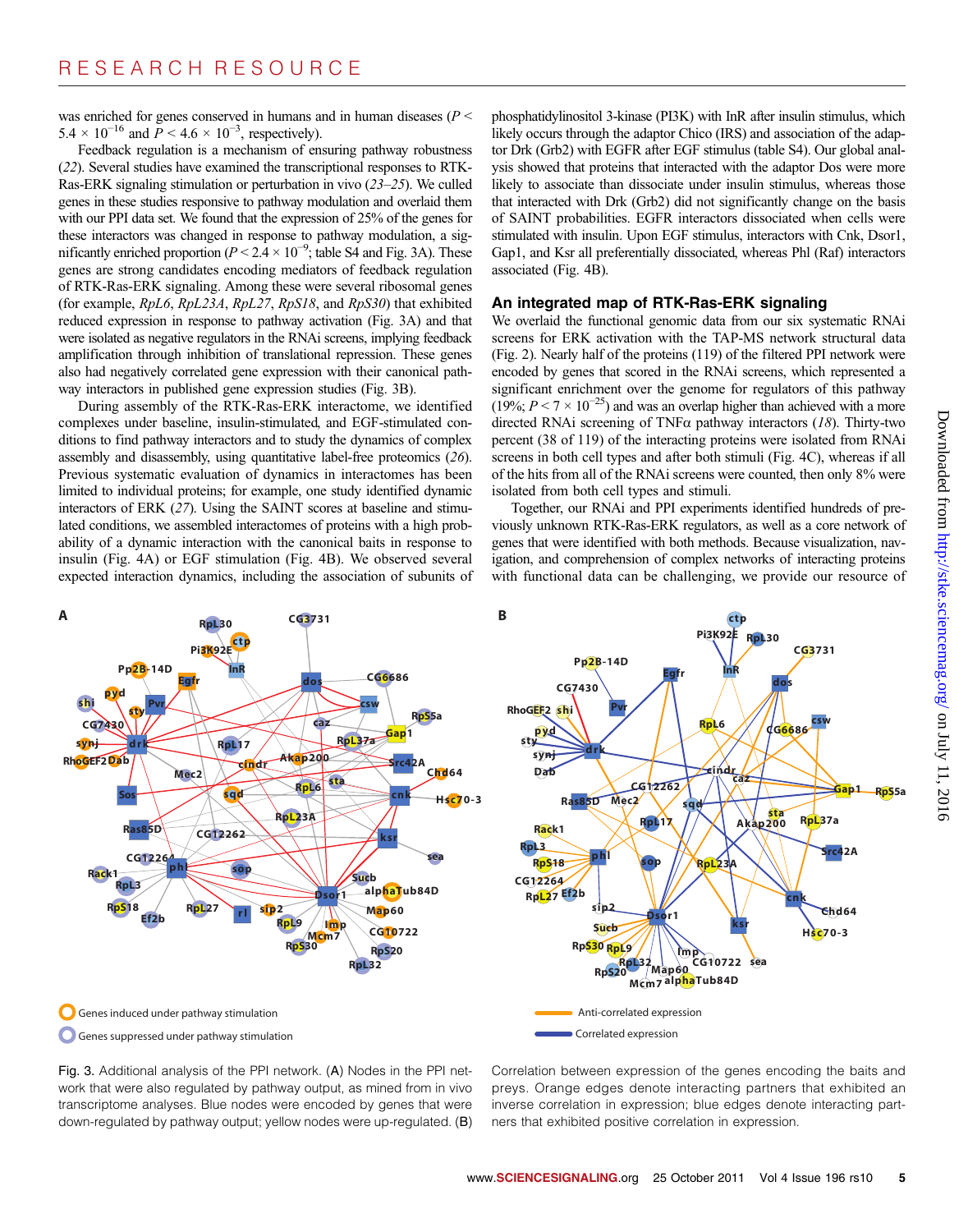



Fig. 4. Dynamics in the RTK-Ras-ERK signaling network. (A) Subset of total PPI network with a SAINT-based probability of dynamic interaction >0.8 by comparing baseline to insulin condition. (B) Subset of PPI network with dynamic interactions under EGF stimulus. In both (A) and (B), orange lines indicate protein association; blue lines denote dissociation. (C) "Core" network of PPIs that were identified in all three RNAi screen sets. Edge thickness denotes SAINT score, a measure of interaction confidence. Red edges denote those found both in our study and in MasterNet, a literaturebased compilation of previously known PPIs. Edge thickness represents SAINT score. Circles represent prey; rectangles represent baits. The size of the node correlates with the number of RNAi screens from which the proteins were isolated. See table S4 for details of all node and edge parameters and names of the proteins identified as pathway interactors.

and wing are the most easily scored, because Ras activity promotes cell growth, cell proliferation, cell survival, and differentiation into vein tissue downstream of EGFR activity. Because most of our newly identified pathway-associated genes do not have known alleles, we tested for phenotypes by expressing RNAi hairpins in Drosophila, which can faithfully recapitulate known phenotypes (31, 32). We tested for phenotypes of multiple genes isolated in our screens by expressing hairpins from a library created for transgenic RNAi, or in a few cases by complementary DNA (cDNA) overexpression, in the developing wing disc (Fig. 5, fig. S4, Table 1, and table S5). Of the 84 genes tested, 48 (57%) had a phenotype in the wing. Consistent with systematic PPI analyses in yeast  $(13)$ , we found that proteins with a high degree ("hubs") in MasterNet were no more likely than proteins with a lower degree to result in a wing phenotype.

We found that even genes that were identified both in RNAi screens and in the PPI interaction network were no more likely than genes isolated from each individually to score in wing phenotypes. One of the genes that were positive in both the functional genomic screen and the interaction screen was CG6453, which encodes a noncatalytic subunit of glucosidase II. The interaction between the CG6453 protein and Raf had a high SAINT score, and coimmunoprecipitation experiments confirmed this interaction (fig. S3A). In the S2R+ EGFR RNAi screen, this gene was a negative regulator, and we demonstrated that its depletion by RNAi resulted in a growth and patterning defect (ectopic wing vein material) in the wing, which is consistent with negative regulation of the pathway (Fig. 5A). Although genes encoding TepIV, the Drosophila homolog of a

RTK-Ras-ERK interactome and functional genomic data as browsable data files and in Cytoscape format, a graph layout and querying tool (28). However, given the widespread importance of this pathway and to make the integrated network interactive and widely accessible, we also provide access to the data with the Interaction Map (IM) Browser, an online network visualization tool for interactive, dynamic visualization of PPIs (29). Because integration of multiple data sources improves the specificity and reliability of individual high-throughput data, we merged our data with the Drosophila Interactions Database (http://www.droidb.org), which contains previously determined PPIs from Y2H and other studies, a wealth of Drosophila genetic interactions, and predicted conserved interactions, or interologs, from yeast, worms, and humans (30). With these tools, the RTK-Ras-ERK network can be searched, filtered, and overlaid with multiple genomic data sets.

### Rtf1, TepIV, PPP6 complex, and CG6453 as regulators of ERK activation in vivo

RTK signaling to ERKs regulates diverse processes during Drosophila development. Among these, phenotypic alterations in the Drosophila eye glycophosphatidylinositol (GPI)–linked protein that is mutated in human cancers, and components of the protein phosphatase PPP6 complex, its catalytic subunit PpV and regulatory subunit CG10289, were not found in the RNAi screens, these proteins were positive in the interaction screen. We confirmed their interactions with pathway components by coimmunoprecipitation (fig. S3A) and demonstrated that their knockdown produced in vivo phenotypes (Fig. 5, B and C). TepIV interacted with Ksr and, despite not scoring in our RNAi screens and having a weak RNAi phenotype in cells, nevertheless modified the  $Ras^{N17}$  phenotype, consistent with a role as a positive regulator (Fig. 5B). PpV and CG10289 interacted with each other and Raf, and PpV depletion resulted in a growth defect in the wing (Fig. 5C). Finally, Rtf1, a histone methyltransferase, was a weak interactor with multiple pathway components and was filtered out of the final PPI network because of its SAINT score. However, the gene encoding this protein was identified as a negative regulator in our RNAi screens, and we confirmed an in vivo phenotype associated with increased dpERK (indicating increased activity) in the wing (Fig. 5D), showing that Rtf1 is a bona fide regulator of ERK activation.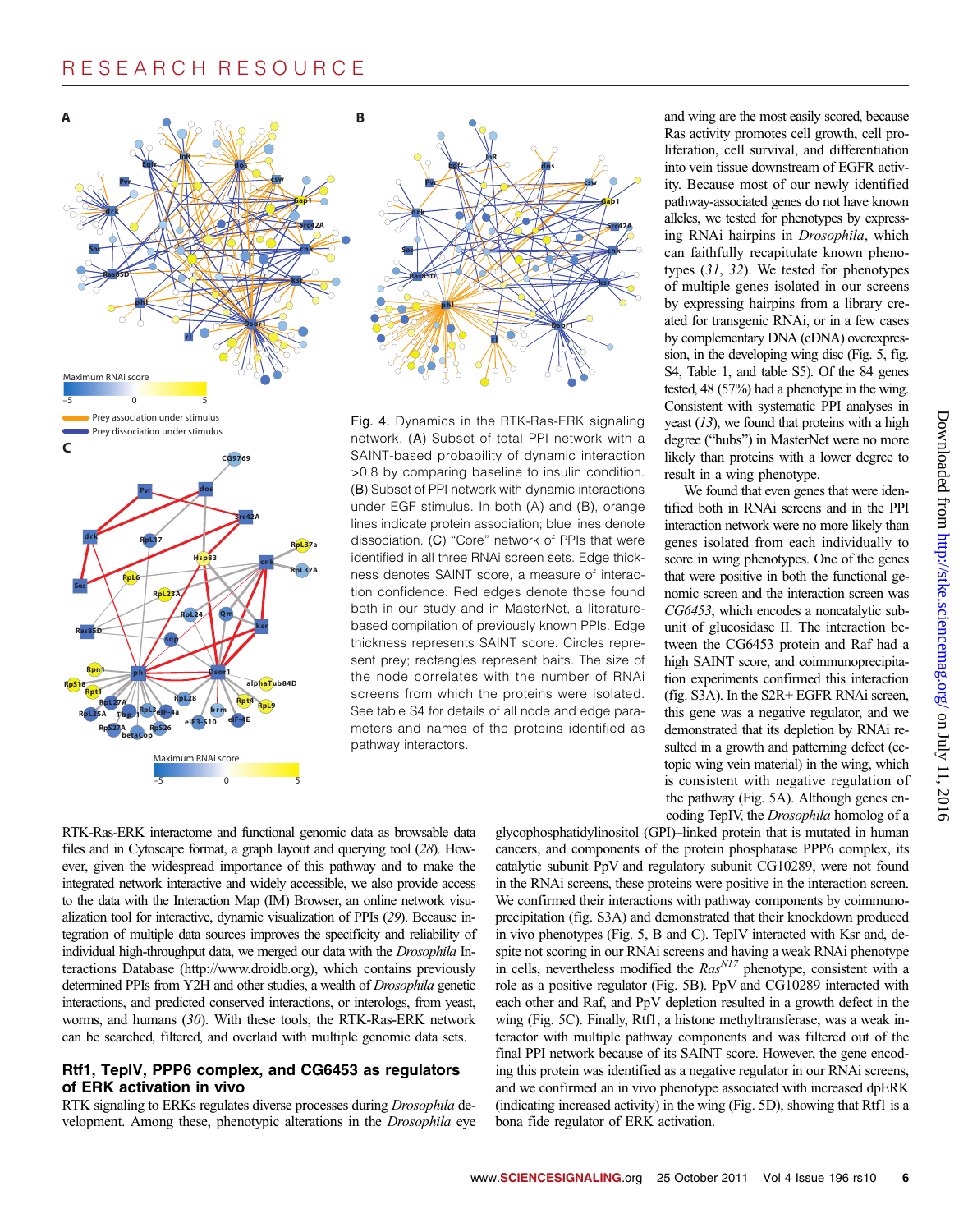

stimulus in S2R+ cells. (B) Knockdown of TepIV enhances the  $Ras<sup>N17</sup>$ loss of wing vein phenotype consistent with a role as a positive regulator. TepIV had a SAINT probability of 1.0. (C) Knockdown of the

Dissection of oncogenic signaling pathways with functional genomics and proteomics approaches facilitates understanding dynamic information processing and how these pathways may be disrupted by mutations or targeted therapeutically (26). By combining multiple, parallel genome-wide RNAi screens and TAP-MS interactome screens, we have assembled an integrated network of RTK-Ras-ERK signaling with both PPI interactions and functional information obtained in the same signaling environment. This network provides a resource for subsequent hypothesis-driven, mechanistic

Because high-throughput data sets are individually susceptible to multiple sources of technical and biological noise, confidence in subsets of any given "omics" data set can be increased by overlapping contrasting experimental approaches. Most integrative efforts up to now have queried data sets generated under disparate conditions and even different organisms. We found that only a small fraction of the hits from interactome or functional screening were isolated under all conditions tested, and most of these represented known "canonical" pathway components. Many of the hits that were identified from each method individually also showed evidence of activity in vivo. Comparing our studies to other studies of MAPK regulators suggests that the complete landscape of proteins regulating RTK-Ras-ERK signaling under specific conditions is likely to be larger than the conservative overlapping network that we describe. In comparison to a Y2H screen for MAPK pathway interactors, where >600 interactions were identified (14), only 54 proteins overlapped with our network, 30 (56%) of which also were positive in our RNAi screen, including the proton transporter ATPsyn- $\beta$  (ATP5B), which was a negative regulator in our RNAi screens. Of the 31 proteins from a study of dynamic ERK interactors that overlapped with our filtered data set (27), 22 were encoded by genes positive in our RNAi screens, but only one, heat shock protein 60 (HspD1), was pulled down by ERK itself in our study. However, another 16 proteins interacted with Raf and 8 interacted with Dsor (MEK). By considering the Raf-MEK-ERK cassette as a whole, the num-

investigation of hundreds of conserved regulators.

**DISCUSSION** 

ber of overlapping interactions increased. Although these comparisons are limited by the differences in Y2H and TAP-MS techniques, the population of regulators that can be identified is probably highly technique- and condition-specific, and this work should be seen as a "first pass" at iden-PPP6 subunit PpV results in a growth defect in the wing. PpV had a SAINT score of 0.88 with Phl. (D) Knockdown of Rtf1 results in a growth defect in the wing and induces ectopic dpERK staining in the wing disc. Rtf had a Z score of 2.25 under insulin stimulus in S2R+ cells.

> tifying the universe of proteins regulating the output of this pathway. We used PPI mapping and functional genomic methods to identify several previously unknown regulators that also exhibited in vivo roles in RTK-Ras-ERK signaling. Translation of cell culture regulators to in vivo phenotypes is challenging due to lack of knowledge of the correct tissue in which to test for activity. Because many of the newly identified regulators are likely cell type– and RTK-specific, we were unable to identify phenotypes in the wing disc for many of these regulators. A large number of genes positive in the RNAi screens were not identified in the PPI network, either because of false negatives or because the encoding proteins modulate activity of the pathway indirectly. A prime example of this latter category is Rtf1, a histone methyltransferase knockdown of which enhanced ERK activation in vivo. Rtf1 enhances Notch pathway activity (33), and the Notch pathway can inhibit ERK activity (34); thus, Rtf1 may be a key mediator of Notch-ERK crosstalk. In contrast, we identified another protein phosphatase 2A (PP2A) family member, the PPP6 ortholog PpV and its regulatory subunit CG10289, as interacting with Raf, but did not identify the genes encoding these proteins in our RNAi screens. In mammals, PPP6 components can interact with the inhibitor of nuclear factor  $\kappa$ B I $\kappa$ B $\epsilon$  (18, 35) and regulate the cell cycle in normal and pathological contexts. The role of the Ser-Thr phosphatase PP2A in the Ras pathway has been principally described as a positive regulator through dephosphorylation of  $\text{Ser}^{259}$  on Raf and  $\text{Ser}^{392}$  on Ksr (numbering is based on human proteins), inducing 14-3-3 protein dissociation (36); PPP6 may play a similar role in Raf activation in specific in vivo contexts. CG6453, a noncatalytic subunit of glucosidase II, was identified in the interaction screen and was identified in the RNAi screens, indicating a high-confidence interactor. Although its mechanism of regulating MAPK output remains unknown, it is consistent with the growing recognition that metabolic and other genes previously thought to have "housekeeping" roles can have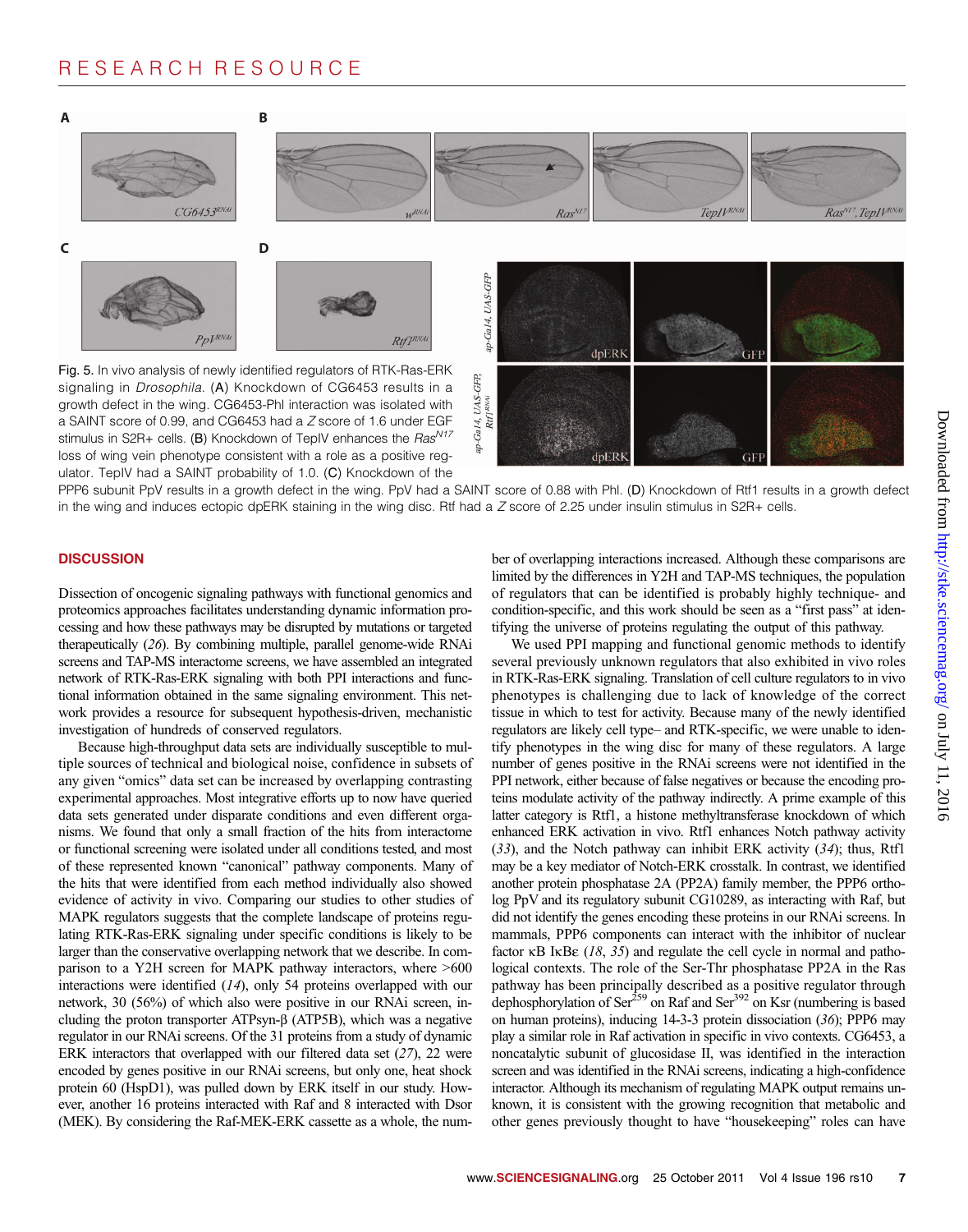Table 1. In vivo analysis of PPI or RNAi screen hits. Shown are hits with wing phenotypes of any kind. Genes in bold encode proteins identified in the PPI network, as well as were positive hits in the RNAi screens. PPIs with SAINT <0.83 were removed as nonspecific. Values in primary screen categories represent average Z score for two replicates. N/A, not identified in any TAP experiment; Ras[N17], dominant-negative Ras; Elp[B1], gain-of-function EGFR allele; tor[4021], gain-of-function torso allele; MS1096, promoter used to drive expression of the given transgene in the wing. All genes tested are listed in table S5.

|                      |                                                         |                                                                                                                                                                                                       | RNAI or PPI hits with wing phenotypes  |                            |                            |                         |                                                       |                      |                      |                      |
|----------------------|---------------------------------------------------------|-------------------------------------------------------------------------------------------------------------------------------------------------------------------------------------------------------|----------------------------------------|----------------------------|----------------------------|-------------------------|-------------------------------------------------------|----------------------|----------------------|----------------------|
| Symbol               | Name                                                    | Wing phenotype                                                                                                                                                                                        | <b>Maximum</b><br>SAINT<br>probability | <b>Baseline</b><br>$S2R+$  | 10'<br>Insulin<br>$S2R+$   | <b>Baseline</b>         | <b>10' EGF</b><br>S2R+mtDER S2R+mtDER KcmtDER KcmtDER | <b>10' EGF</b>       | <b>30' EGF</b>       | Screen               |
| uex<br>CG6453<br>brm | unextended<br>brahma                                    | Slight curling<br>Slight curling<br>Wing size reduced;<br>slight curling;<br>wing shape<br>abnormal                                                                                                   | 1.00<br>0.99<br>0.89                   | 0.32<br>$-0.94$<br>$-0.97$ | $-0.47$<br>0.94<br>$-2.46$ | 1.02<br>0.51<br>$-2.09$ | $-2.70$<br>1.60<br>0.36                               | 0.10<br>0.85<br>0.61 | 0.06<br>0.28<br>2.42 | Е<br>Е<br><b>IEK</b> |
| betaCop              | β-Coatomer                                              | <b>Nearly complete</b>                                                                                                                                                                                | 0.88                                   | 0.15                       | 2.08                       | 2.85                    | $-3.86$                                               | 0.27                 | $-1.74$              | <b>IEK</b>           |
| TepIV                | protein<br>Thiolester-<br>containing<br>protein IV      | loss of wing tissue<br>Enhancement of<br>Ras[N17]<br>wing vein phenotype                                                                                                                              | 1.00                                   |                            |                            |                         |                                                       |                      |                      |                      |
| PpV                  | Protein<br>phosphatase V                                | Nearly complete loss<br>of wing tissue                                                                                                                                                                | 0.88                                   |                            |                            |                         |                                                       |                      |                      |                      |
| Dref                 | <b>DNA</b><br>replication-<br>related element<br>factor | Nearly complete loss<br>of wing tissue                                                                                                                                                                | 0.78                                   | 0.20                       | $-0.38$                    | $-0.60$                 | $-4.34$                                               | $-0.76$              | 0.11                 | Е                    |
| kis                  | kismet                                                  | Ectopic wing<br>vein material                                                                                                                                                                         | 0.56                                   | 1.08                       | $-1.97$                    | 0.71                    | 0.46                                                  | 0.32                 | 2.56                 | ΙK                   |
| CG6907               |                                                         | Enhancement of<br>Ras[N17] wing<br>vein phenotype                                                                                                                                                     | 0.56                                   | 0.64                       | $-5.67$                    | $-1.37$                 | $-3.82$                                               | $-1.26$              | 0.94                 | ΙE                   |
| ACC                  | Acetyl-CoA<br>carboxylase                               | Severely blistered,<br>misshapen, and<br>reduced wing size                                                                                                                                            | 0.56                                   | $-1.45$                    | $-2.89$                    | $-1.81$                 | 2.02                                                  | 0.42                 | $-0.58$              | IE                   |
| Chro                 | Chromator                                               | Severely blistered,<br>misshapen, and<br>reduced wing size                                                                                                                                            | 0.56                                   | $-1.20$                    | $-1.34$                    | $-1.51$                 | $-1.26$                                               | 2.16                 | 0.18                 | EK                   |
| CG3523<br>cact       | cactus                                                  | Slight curling<br>Wing size reduced;<br>ectopic and missing<br>vein material; Null<br>allele suppresses<br>Elp[B1] phenotype<br>in eye; Null<br>allele suppresses<br>tor[4021] phenotype<br>in embryo | 0.56<br>0.56                           | $-0.28$<br>$-1.5$          | 2.10<br>$-2.45$            | 1.07<br>$-0.73$         | $-3.69$<br>$-1.85$                                    | 0.20<br>0.22         | $-0.96$<br>0.29      | ΙE<br>ΙE             |
| Rtf1                 | Rtf1                                                    | Severely blistered,<br>misshapen, and<br>reduced<br>wing size; enhanced<br>dpERK staining                                                                                                             | 0.56                                   | $-0.95$                    | 2.25                       | 1.22                    | 0.45                                                  | 0.2                  | 1.37                 | ı                    |
| sl                   | small wing                                              | Ectopic wing<br>veins with MS1096                                                                                                                                                                     | 0.53                                   | 1.61                       | 1.19                       | $-0.43$                 | 0.72                                                  | 0.76                 | $-1.03$              | I                    |
| dgt2                 |                                                         | $dim \gamma$ -tubulin 2 Enhancement of<br>Ras[N17] wing<br>vein phenotype                                                                                                                             | 0.53                                   | 4.39                       | 0.15                       | 1.27                    | 0.46                                                  | $-0.52$              | $-0.54$              | I                    |
| Caf1                 | Chromatin<br>assembly factor<br>1 subunit               | Blistered, misshapen,<br>curled, and reduced<br>wing size                                                                                                                                             | 0                                      | $-2.29$                    | $-2.72$                    | $-0.34$                 | $-0.63$                                               | 0.09                 | 0.1                  | $\mathbf{I}$         |
| CG8963               |                                                         | Ectopic wing<br>vein material                                                                                                                                                                         | 0                                      | $-0.18$                    | $-3.01$                    | $-0.67$                 | $-3.52$                                               | 0.02                 | 1.61                 | IEK                  |
| beta' Cop            | $\beta'$ -Coatomer<br>protein                           | Nearly complete loss<br>of wing tissue                                                                                                                                                                | 0                                      | $-0.54$                    | 2.2                        | 5.49                    | $-3.14$                                               | $-0.29$              | $-0.72$              | ΙE                   |

continued to next page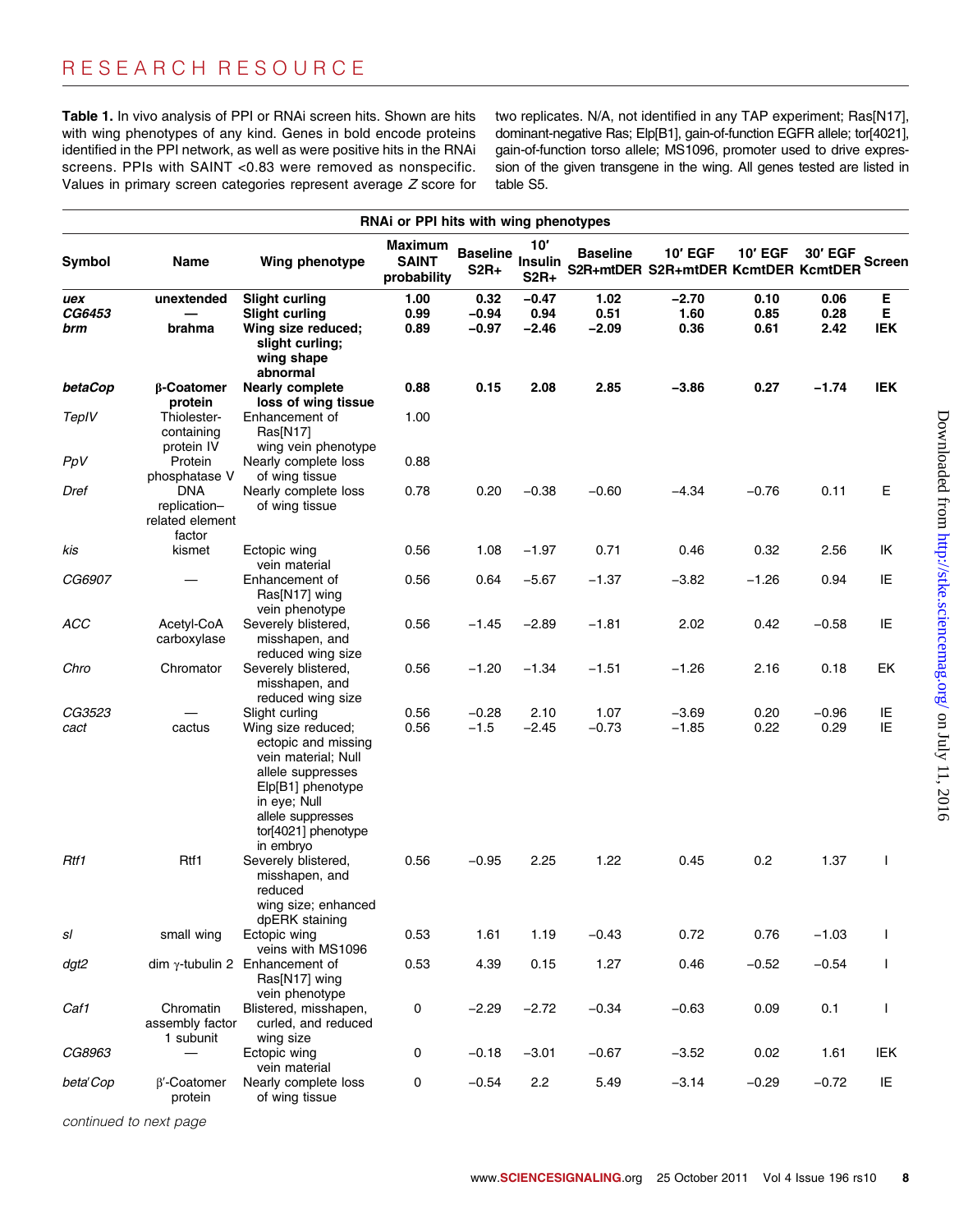|             |                                |                                                                                                                                                                                                     | RNAi or PPI hits with wing phenotypes         |                           |                                      |                 |                                                       |                |                |              |
|-------------|--------------------------------|-----------------------------------------------------------------------------------------------------------------------------------------------------------------------------------------------------|-----------------------------------------------|---------------------------|--------------------------------------|-----------------|-------------------------------------------------------|----------------|----------------|--------------|
| Symbol      | Name                           | Wing phenotype                                                                                                                                                                                      | <b>Maximum</b><br><b>SAINT</b><br>probability | <b>Baseline</b><br>$S2R+$ | 10'<br><b>Insulin</b><br><b>S2R+</b> | <b>Baseline</b> | <b>10' EGF</b><br>S2R+mtDER S2R+mtDER KcmtDER KcmtDER | <b>10' EGF</b> | <b>30' EGF</b> | Screen       |
| hyx         | hyrax                          | Nearly complete loss<br>of wing tissue                                                                                                                                                              | 0                                             | 3.94                      | 2.94                                 | 2.48            | 0.62                                                  | 2.16           | 1.02           | <b>IEK</b>   |
| deltaCOP    | protein                        | delta-coatomer Severely blistered,<br>misshapen, and<br>reduced wing size                                                                                                                           | 0                                             | 0.18                      | 1.69                                 | 1.3             | $-2.91$                                               | $-0.31$        | $-1.57$        | <b>IEK</b>   |
| alphaTub85E | $\alpha$ -Tubulin<br>at 85E    | Severely blistered,<br>misshapen, and<br>reduced wing size                                                                                                                                          | 0                                             | 2.74                      | $-2.83$                              | 1.88            | $-2$                                                  | $-0.21$        | 0.14           | IE           |
| Arc42       | Arc42                          | Slight curling                                                                                                                                                                                      | 0                                             | 1.82                      | $-0.13$                              | 1.44            | 0.17                                                  | $-0.59$        | $-0.42$        | $\mathbf{I}$ |
| chinmo      | inappropriate<br>morphogenesis | Chronologically Wing size reduced;<br>blistering;<br>upward curling;<br>cDNA overexpression<br>lethal with all<br>drivers tested                                                                    | 0                                             | $-0.44$                   | $-3.46$                              | $-2.01$         | $-1.77$                                               | 0.49           | $-0.03$        | ΙE           |
| CG34422     |                                | Wing size reduced;<br>slight curling; pWiz<br>second hairpin also<br>results in smaller,<br>rough wings                                                                                             | 0                                             | $-2.05$                   | 0.65                                 | $-1.99$         | 0.19                                                  | 0.77           | 1.44           | ΙE           |
| CG5844      |                                | Wing size reduced;<br>loss of wing<br>vein material                                                                                                                                                 | 0                                             | $-3.41$                   | $-4.65$                              | $-1.71$         | $-6.92$                                               | $-1.92$        | $-0.54$        | <b>IEK</b>   |
| CG6854      |                                | Possible ectopic<br>wing vein material;<br>enhancement<br>of Ras[N17] wing<br>vein phenotype                                                                                                        | N/A                                           | 2.54                      | $-0.81$                              | $-1.48$         | $-2.84$                                               | 0.74           | 1.7            | <b>IEK</b>   |
| Axn         | Axin                           | Possible ectopic wing<br>vein material                                                                                                                                                              | N/A                                           | 2.75                      | $-2.2$                               | $-0.29$         | 0.41                                                  | 2.56           | 1.81           | IK           |
| CG13298     |                                | Blistered, curled,<br>and reduced<br>wing size;<br>ectopic wing<br>vein material                                                                                                                    | N/A                                           | 6.73                      | 1.42                                 | 1.06            | 0.38                                                  | $-1.19$        | $-0.71$        | $\mathbf{I}$ |
| Spc105R     |                                | Spc105-related Blistered, misshapen,<br>curled, and reduced<br>wing size                                                                                                                            | N/A                                           | $-3.2$                    | $-1.71$                              | $-0.33$         | $-3.1$                                                | 0.83           | 0.21           | ΙE           |
| Spn42Dc     | Serpin 42Dc                    | Ectopic wing vein<br>material; suppression<br>of Ras[N17] wing<br>vein phenotype                                                                                                                    | N/A                                           | 4.67                      | 1.26                                 | 1.7             | 0.48                                                  | $-0.43$        | 0.02           | ΙE           |
| Cdc27       | Cdc27                          | Misshapen and reduced<br>wing size                                                                                                                                                                  | N/A                                           | 3.11                      | $-4.07$                              | 6.12            | $-6.57$                                               | $-1.6$         | $-2.16$        | IEK.         |
| wah         | waharan                        | Much smaller wing with<br>loss of wing vein<br>material; hairpin wing<br>phenotype enhanced<br>by DER[DN]<br>(dominant negative);<br>hairpin expression<br>in eye results<br>in rough, smaller eyes | N/A                                           | $-0.88$                   | 1.42                                 | $-0.61$         | $-7.11$                                               | $-1.86$        | $-0.12$        | EK           |
| Cap-G       |                                | Nearly complete loss<br>of wing tissue                                                                                                                                                              | N/A                                           | 3.25                      | 0.57                                 | 1.72            | 0.64                                                  | $-0.18$        | 1.07           | IE           |
| CG6984      |                                | Enhancement of<br>Ras[N17]<br>wing vein phenotype                                                                                                                                                   | N/A                                           | 6.42                      | $-0.83$                              | $-0.34$         | 0.69                                                  | $-0.27$        | $-0.3$         | $\mathbf{I}$ |
| CG43073     |                                | Overexpression in wing<br>results in expanded<br>A-P axis and ectopic<br>wing veins                                                                                                                 | N/A                                           | $-3.79$                   | $-2.58$                              | $-1.65$         | $-6.08$                                               | $-1.39$        | 2.23           | IEK          |

continued to next page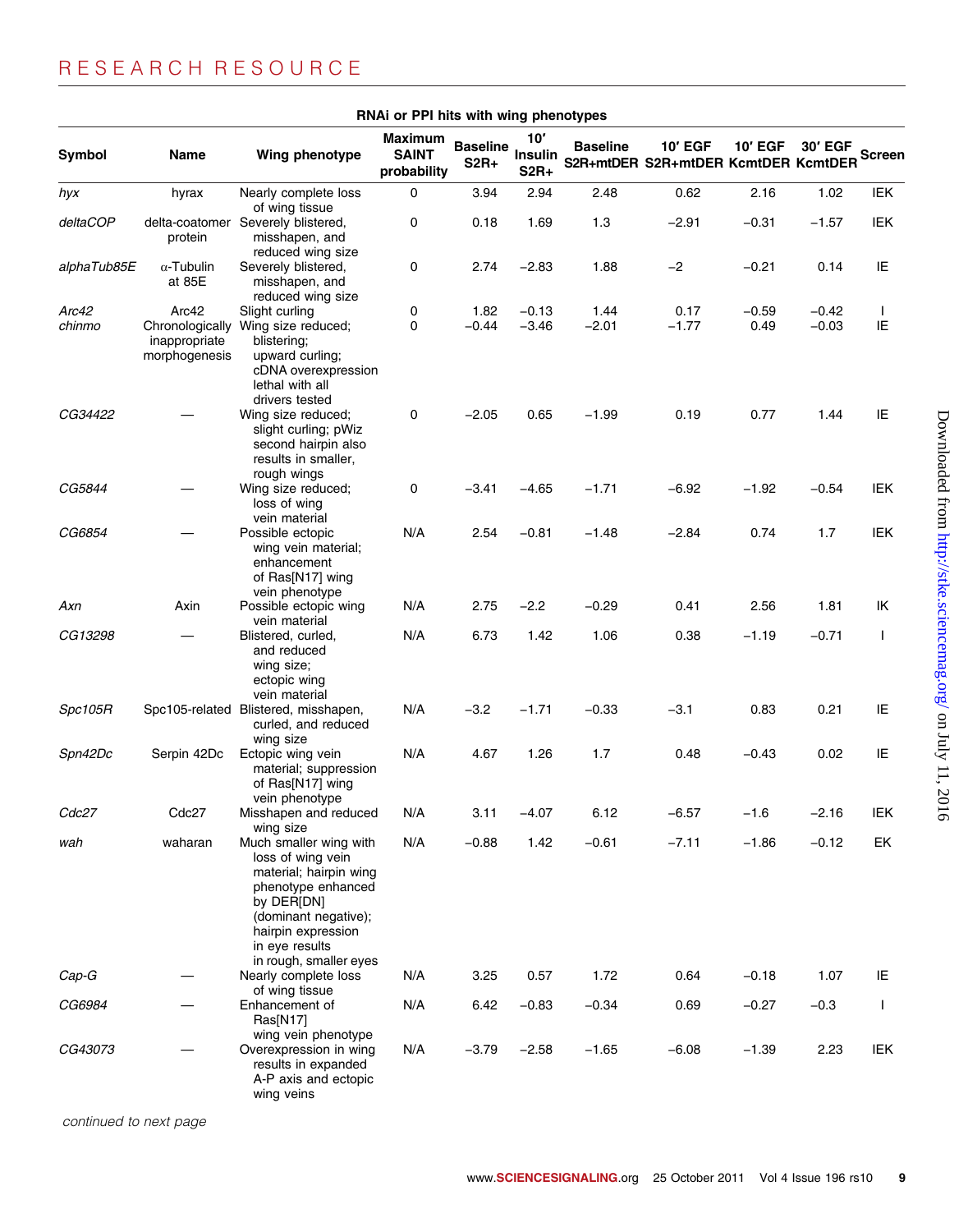|                         |                                                |                                                                                                                                                                                                                                                                                     | RNAi or PPI hits with wing phenotypes         |                         |                          |                 |                                                       |                |                |                     |
|-------------------------|------------------------------------------------|-------------------------------------------------------------------------------------------------------------------------------------------------------------------------------------------------------------------------------------------------------------------------------------|-----------------------------------------------|-------------------------|--------------------------|-----------------|-------------------------------------------------------|----------------|----------------|---------------------|
| Symbol                  | Name                                           | Wing phenotype                                                                                                                                                                                                                                                                      | <b>Maximum</b><br><b>SAINT</b><br>probability | <b>Baseline</b><br>S2R+ | 10'<br>Insulin<br>$S2R+$ | <b>Baseline</b> | <b>10' EGF</b><br>S2R+mtDER S2R+mtDER KcmtDER KcmtDER | <b>10' EGF</b> | <b>30' EGF</b> | Screen              |
| dco                     | discs<br>overgrown                             | Overexpression in wing<br>results in expanded<br>A-P axis and<br>thickened wing veins<br>and suppresses<br>RasN17 (dominant<br>negative) wing<br>vein phenotype;<br>overexpression in<br>the eye produces<br>a rough eye<br>phenotype                                               | N/A                                           | 1.99                    | 1.03                     | 0.86            | 0.58                                                  | $-0.19$        | 0.22           |                     |
| Not1                    | Not1                                           | Severely blistered,<br>misshapen, and<br>reduced wing size;<br>pWiz second hairpin<br>expression in wing<br>also results in loss<br>of most tissue;<br>overexpression in<br>wing results in<br>ectopic wing veins;<br>hairpin expression<br>in eve results in<br>rough, smaller eye | N/A                                           | 1.61                    | $-1.97$                  | $-3.28$         | -4.41                                                 | 2.66           | 2.31           | <b>IEK</b>          |
| ago                     | archipelago                                    | Slight curling;<br>enhancement of<br>Ras[N17] wing<br>vein phenotype                                                                                                                                                                                                                | N/A                                           | 0.71                    | 4.15                     | 1.47            | 1.47                                                  | 0.13           | $-0.53$        | $\mathbf{I}$        |
| fzy                     | fizzy                                          | Slight curling;<br>suppression<br>of Ras[N17]<br>wing vein<br>phenotype                                                                                                                                                                                                             | N/A                                           | $-0.76$                 | $-3.97$                  | $-1.47$         | $-4.98$                                               | $-0.51$        | 1.24           | IE                  |
| Vha100-5                | Vacuolar H[+]<br>ATPase subunit<br>$100 - 5$   | Slight curling                                                                                                                                                                                                                                                                      | N/A                                           | 1.64                    | $-1.12$                  | $-1.29$         | $-2.07$                                               | 1.53           | 0.08           | IEK                 |
| <i>CG6608</i><br>CoRest | CoRest                                         | Slight curling<br>Slight curling; ectopic<br>wing vein material;<br>suppression of<br>Ras[N17] wing<br>vein phenotype                                                                                                                                                               | N/A<br>N/A                                    | $-0.25$<br>2.82         | $-2.59$<br>$-3.13$       | $-0.35$<br>1.30 | $-1.22$<br>$-1.98$                                    | 0.55<br>1.52   | 0.25<br>0.88   | $\mathbf{I}$<br>IEK |
| Vps4                    | Vacuolar protein Upward curling;<br>sorting 4  | suppression of<br>Ras[N17] wing<br>vein phenotype                                                                                                                                                                                                                                   | N/A                                           | $-0.64$                 | $-2.87$                  | 0.12            | $-5.01$                                               | $-2.68$        | $-3.6$         | IEK.                |
| aret                    | arrest                                         | Upward curling;<br>possible wing<br>vein defect                                                                                                                                                                                                                                     | N/A                                           | $-2.8$                  | $-6.28$                  | $-2.76$         | $-5.98$                                               | 0.48           | 5.45           | <b>IEK</b>          |
| CG17665                 | —                                              | Wing size reduced;<br>upward curling;<br>pWiz and TRiP<br>hairpin enhance<br>Ras[N17] wing<br>vein phenotype                                                                                                                                                                        | N/A                                           | 1.99                    | 0.65                     | 0.77            | $-0.57$                                               | 0.78           | 1              | ı                   |
| uri                     | unconventional<br>prefoldin RPB5<br>interactor | Wing size reduced;<br>upward curling;<br>suppression<br>of Ras[N17]<br>phenotype                                                                                                                                                                                                    | N/A                                           | $-0.11$                 | $-3.65$                  | $-0.27$         | $-2.21$                                               | $-1.13$        | $-1.02$        | IE                  |
| CG3332                  |                                                | Wing size reduced;<br>upward curling                                                                                                                                                                                                                                                | N/A                                           | $-0.02$                 | $-2.21$                  | $-0.53$         | $-0.02$                                               | 1.09           | 0.78           | $\mathbf{I}$        |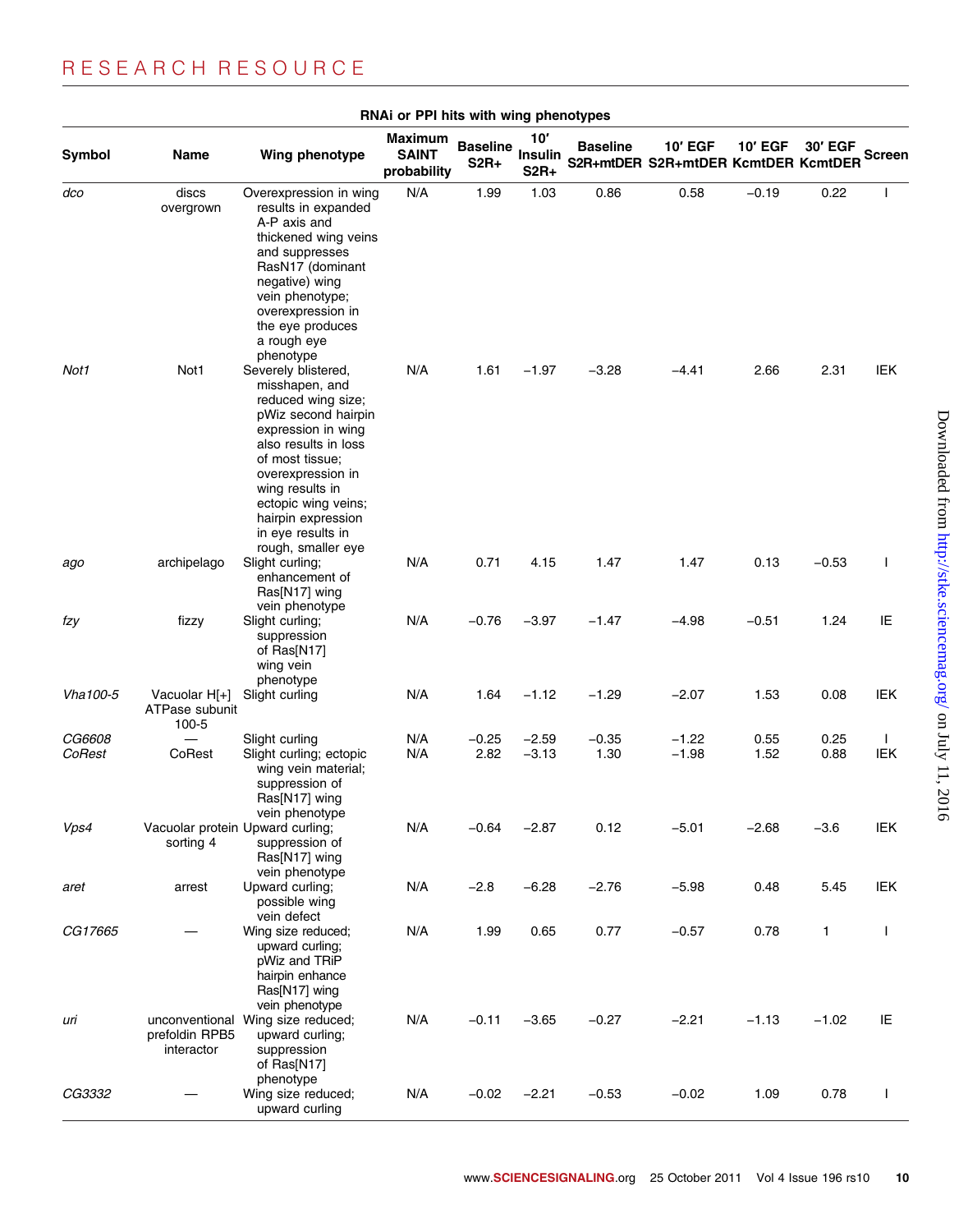specific functions in signaling (37, 38). Finally, despite its interaction with intracellular Ksr, TepIV has homology with CD109, a GPI-linked cell surface marker of T cells, endothelial cells, and activated platelets, that contains a protease inhibitor  $\alpha$ 2 macroglobulin domain (39); CD109 is mutated in 7% of colorectal cancers (40) and may thus affect ERK output in these cancers. As more human cancers are characterized through ongoing large-scale next-generation sequencing, our data set of regulators of RTK-Ras-ERK signaling will provide a resource for understanding the potential mechanistic contribution of somatic mutations to cancer development.

### MATERIALS AND METHODS

### RNAi screening

Primary screening procedures were performed as published previously  $(4, 41)$ . We derived an S2R+ cell line expressing DER (EGFR) from a metallothionein promoter (S2R+mtDER) also expressing cyan fluorescent protein (CFP)–tagged Dsor1 (MEK) and yellow fluorescent protein (YFP)–tagged Rl (ERK) (4). We confirmed ERK activation after secreted Spitz (sSpitz) (EGF in mammals) stimulus of both endogenous and tagged ERK by Western blotting and high-throughput format, and confirmed assay sensitivity, using dsRNAs targeting canonical components of the RTK-Ras-ERK pathway. For primary screening in Kc167 cells, we used our previously described cell line Kc167 expressing DER (EGFR) from a metallothionein promoter (Kc mtDER) (4) and modified the high-throughput assay with our Alexa 647–conjugated dpERK antibody normalized to DAPI (4′,6-diamidino-2-phenylindole) staining of nuclei to quantify ERK activity. Cells were stimulated with conditioned media containing sSpitz for 10 or 30 min. We performed secondary screens as described (41), using S2R+ and Kc cell lines with insulin  $(25 \mu g/ml)$  or sSpitz-containing conditioned media. Briefly, cell lines were seeded in plates prepopulated with resynthesized dsRNA amplicons identified from the primary screen as InR- or EGFR-specific. After stimulation, cells were fixed and stained for dpERK as previously described. Primary screen hits were prefiltered for computationally predicted off-target effects, which is generally sufficient to reduce off-target noise to below assay noise (4); however, any individual dsRNA should be treated with caution until validated with multiple amplicons (42). A Z score threshold of  $\pm 1.5$  was used as the primary screen cutoff and is an average of replicate screens under each condition. Full data sets and dsRNA sequence information are available at the Drosophila RNAi Screening Center (DRSC) Web site (http://www.flyrnai.org).

### TAP and MS

TAP expression vectors permitting low-level expression of tagged components in stable Drosophila cell lines using the metallothionein promoter have been previously described (20). For the bait proteins, we cloned InR, PVR, EGFR, Drk (Grb2), Dos (Gab), Sos, Src42A, Gap1, Csw (Shp2), Ras85D, Phl (Raf), Dsor1 (MEK), Ksr, Cnk, and Rl (ERK) into the C-terminal tag TAP vector and created stable cell lines for each, as well as a control cell line for subtracting nonspecific interactors or contaminants. All cell lines except InR-TAP also expressed EGFR from an uninduced metallothionein promoter (resulting in minimal low-level expression) for induction with sSpitz (EGF). Cells  $(1 \times 10^9$  to  $2 \times 10^9)$  induced with 140 µM<br>CuSO, overnight were used for each lysis at the given condition. Cells were CuSO4 overnight were used for each lysis at the given condition. Cells were lysed as described (20) and in-solution TAP was performed essentially as described (43), with the exception of final washes and elution, which was performed in ammonium bicarbonate buffer without detergent for LC-MS/MS analysis. At least two biological replicates were performed for each bait and condition.

Several micrograms of TAP immunoprecipitation from each bait condition were reduced with 10 mM dithiothreitol at 55°C, alkylated with 55 mM iodoacetamide at room temperature, and then digested overnight with 2.5 µg of modified trypsin (Promega) at pH 8.3 (50 mM ammonium bicarbonate) in a total of 200  $\mu$ l. The digest was stopped with 5% trifluoroacetic acid (TFA) and cleaned of buffer and debris with a  $C_{18}$  ZipTip (Millipore). Thirty-five microliters of aqueous high-performance liquid chromatography (HPLC) A buffer was added to the  $C_{18}$  ZipTip elution  $(50\%$  acetonitrile/0.1% TFA) and was dried to 10  $\mu$ l to concentrate the sample and remove organic content.

A 5-µl aliquot was injected onto the microcapillary LC-MS/MS system for sequencing. The microcapillary LC-MS/MS setup consisted of a 75-um inside diameter (ID)  $\times$  10-cm length microcapillary column (New Objective Inc.) self-packed with Magic C18 (Michrom Bioresources) and operated at a flow rate of 300 nl/min by means of a splitless EASY-nLC system (Thermo Fisher Scientific). The HPLC gradient was 3 to 38% B over 60 min followed by a 7-min wash at 95% B. The column was preequilibrated with A buffer for 15 min at 0% B before the runs (A: 99% water/0.9% acetonitrile/0.1% acetic acid; B: 99% acetonitrile/0.9% water/0.1% acetic acid). The microcapillary LC system is coupled directly to an LTQ Orbitrap XL mass spectrometer (Thermo Fisher Scientific) operated in positive ion mode for data-dependent acquisitions (DDAs) [Top 5: one Fourier transform (FT) survey scan followed by five scans of peptide fragmentation (MS/MS) in the ion trap by collision-induced dissociation (CID) using helium gas]. The spray tip voltage was 2.8 kV and capillary voltage was 35 V. A single microscan with a maximum inject time of 400 ms was used for the FT-MS scan in the Orbitrap, and 110 ms was used for the MS/MS scans in the ion trap. Typically, between 3000 and 6000 MS/MS spectra were collected per run. The total number of LC-MS/MS runs collected for this study was 94 and collected over a 6-month period. All LC-MS/MS runs were separated by at least one blank run to prevent column carryover. Raw MS/MS spectra are available by request and are deposited in Proteome Commons as data set 76892.

All collected MS/MS fragmentation spectra were searched against the reversed dmel-all-translation protein database (FlyBase Consortium) version 5.4 (41,644 protein entries, January 2008) using the Sequest search engine in Proteomics Browser Software (Thermo Scientific). Differential posttranslational modifications including deamidation of QN (glutamine and asparagine) (+0.989 dalton) and oxidation of methionine (+15.9949 daltons), common in vitro modifications that occur during sample processing, were included in the database searches. From Sequest, protein groups containing at least two unique identified peptides were initially accepted if they were top-ranked matches against the forward (target) dmel-all-translation protein database and with a consensus score of greater or equal to 1.0. Individual peptides that were not part of protein groups were accepted if they matched the target database and passed the following stringent Sequest scoring thresholds:  $1+$  ions, Xcorr  $\geq$  1.9, Sf  $\geq$  0.75,  $P \geq 1$ ;  $2+$  ions, Xcorr ≥2.0, Sf ≥0.75,  $P \ge 1$ ; 3+ ions, Xcorr ≥2.55, Sf ≥0.75,  $P \ge 1$ . After passing the initial scoring thresholds, all peptide hits not contained in protein groups were then manually inspected to be sure that all b (fragment ions resulting from amide bond breaks from the peptide's N terminus) and y ions (fragment ions resulting from amide bond breaks from the peptide's C terminus) aligned with the assigned sequence using tools (FuzzyIons and GraphMod) in Proteomics Browser Software (Thermo Fisher Scientific). An FDR rate of 1.84% for peptide hits and 0.6% for protein hits was calculated on the basis of the number of reversed database hits above the scoring thresholds.

### Computational analysis of TAP-MS data

We used the "significance analysis of interactome" (SAINT) algorithm to calculate probability scores for interactions observed by MS. SAINT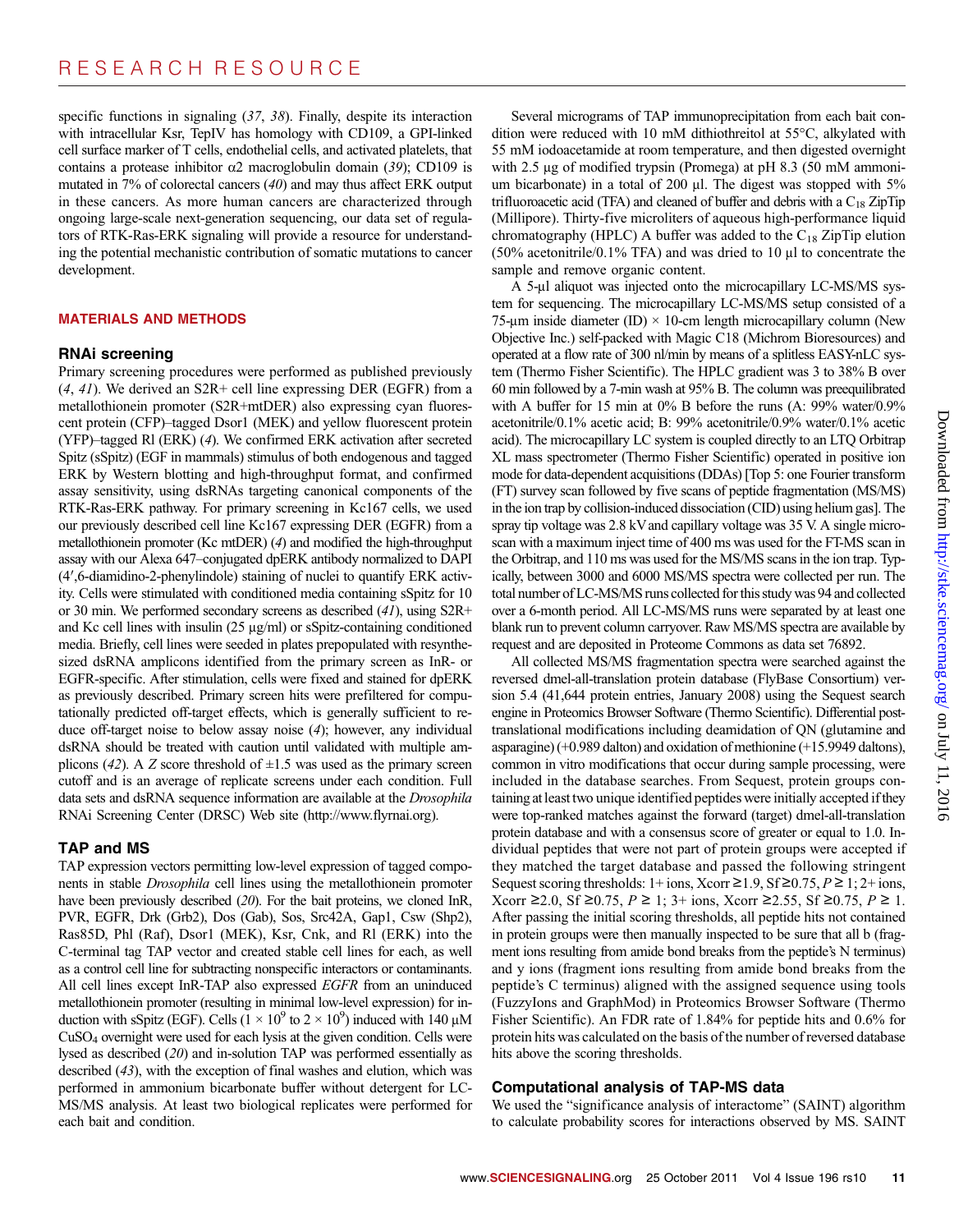uses spectral count data and constructs separate distributions for true and false interactions to derive the probability of a bona fide PPI. Because SAINT models spectral counts with a unimodal distribution, we ran the algorithm separately for each condition and combined the scores. Specifically, we assumed that each condition was conditionally independent given the spectral count data and computed the probability that the interaction was true in any condition. For proteins A and B in conditions  $1$  to  $n$ , the combined score is computed as:

> $P(A \leftrightarrow B$  any cond) = 1 –  $P(A \leftrightarrow B$  no cond)  $= 1 - (1 - P(A \leftrightarrow B \text{ cond } 1)) \dots$  $(1 - P(A \leftrightarrow B \text{ cond } n))$

where  $P(A \leftrightarrow B \text{ cond } i)$  is the SAINT score for condition *i*. Some proteins were not used as baits in all conditions; hence, some interactions that were observed in one condition could not be observed in another. In this case, we used the previous probability of an interaction occurring in that condition as computed by the SAINT algorithm. In the general setting, this would be the probability that a randomly chosen pair of proteins interact, that is, (number of interacting pairs of proteins)/(number of pairs of proteins). In our specific case, we are choosing a pair of proteins from proteins that are observable in MS, so we adjust the ratio accordingly to our specific setting.

Additionally, we computed pairwise dynamic difference scores between conditions (the probability that an interaction is true in one condition but not the other), assuming the conditions were conditionally independent given the spectral count data.

To determine a high-confidence threshold, we constructed a set of truepositive interactions by overlapping our experimental interactions with BioGRID. This list contained 49 interactions between 114 proteins. We formed a true-negative set by taking interactions that were more than three hops away in the BioGRID protein interaction network. A receiver operating characteristic (ROC) curve generated with this gold standard list and generated with fly binary and fly complex data is shown in fig. S2, A and B. We chose 0.83 as the cutoff to achieve a 7.2% false-positive rate and 26.5% true-positive rate, which is comparable to the results achieved in (15).

### Additional statistical analysis

Filtered binary interactions were graphed using the Cytoscape environment (28). For analysis of feedback regulation, three in vivo microarray studies were collated (23–25). Microarray data from in vivo analysis of mesoderm (24) were reanalyzed to focus on subgroups for the RTK-Ras-ERK pathway only, excluding other pathway data sets.

Human orthologs were predicted with DIOPT, an integrative ortholog prediction tool developed at DRSC (44) (http://www.flyrnai.org/cgi-bin/ DRSC\_orthologs.pl). The orthologs with the best prediction score, reflecting the number of methods from which the prediction was identified, were selected. Potential human disease-related fly homolog information was obtained from Homophila version 2.1 (45). Gene expression levels were obtained from DRSC (http://www.flyrnai.org/cgi-bin/RNAi\_expression\_ levels.pl), and cell line gene expression data were obtained from the modENCODE project (46). The significance of conserved genes, expressed genes, or disease-related genes was tested by calculating cumulative hypergeometric probability. The enrichment of GO annotations for Molecular Function and Biological Process, as well as Panther pathway annotation, was performed with the online DAVID tool (http://david.abcc.ncifcrf. gov/) (47). Hierarchical clustering and graphing was performed with the MultiExperiment Viewer, Cluster, and Java TreeView programs (48–50).

MasterNet is a compilation of databases. (i) Fly binary PPI network: This network was constructed by integrating experimentally identified binary PPIs (direct physical interactions) from major PPI databases, such as BioGRID (51), IntAct (52), MINT (53), DIP (54), and DroID (30). The fly binary PPI network consists of 29,325 interactions between 8161 proteins. The PPIs were downloaded from the source databases in PSI-MI format  $(55)$ , and the gene/protein identifiers were mapped to FlyBase  $(56)$  gene identifiers. (ii) Interolog binary PPI network: PPIs were predicted on the basis of experimentally identified binary PPIs for human, mouse, worm, and yeast. (iii) Interolog protein complexes network: PPIs were predicted from experimentally identified protein complexes for human, mouse, worm, and yeast. Both the interolog networks were compiled from BioGrid, IntAct, MINT, DIP, and HPRD (57) databases. The PSI-MI files were downloaded from the source databases and the experimental identifier from interaction detection type field was used to sort the PPI as either binary or complex. Using ortholog annotation from DIOPT database, we mapped 129,090 PPIs between 5954 proteins to fly. (iv) Kinase-substrate network: For each experimentally verified phosphorylation site, the kinase that phosphorylates that site was predicted with the NetPhorest program (58, 59). The program uses probabilistic sequence models of linear motifs to predict kinase-substrate relationships. The fly kinase-substrate network consists of 26,736 interactions between 55 kinases and 2518 substrate proteins. (v) Domain-domain interaction (DDI) network: Known and predicted protein DDIs were extracted from DOMINE database (60), which includes 26,219 interactions inferred from Protein Data Bank (PDB, http://www.pdb.org) entries and those that are predicted by 13 different computational approaches using Pfam domain definitions. For network integration, we considered only high-confidence DDIs as defined by DOMINE and those derived from crystal structures.

### Western blotting and coimmunoprecipitation

All Western blotting and coimmunoprecipitation procedures and antibodies used were previously described (4). Quantification of dpERK and total ERK (used as normalization value) was performed with the LI-COR detection system. Western blotting and coimmunoprecipitation experiments were performed a minimum of two times.

### In vivo analysis

Stocks used for genetic analysis were obtained from Bloomington except where noted. All hemagglutinin-tagged cDNA constructs were cloned by polymerase chain reaction (PCR) cloning with Phusion Polymerase (New England Biolabs) into pUAST. cDNA clones or libraries used as templates were as follows: Dco (LD04938), CG31666 (SD04616), Rack1 (RE74715), CG1884 (cDNA library), and CG31302 (AT04807). Hairpins described in the text were cloned into pWiz as described previously  $(61)$  using the following primers: CG7282: CACGCCCAGCTGTCAG, TTCACGT-TCTCCAGTTTCTC; CG3878: CAGCTCCGCAGTGCTCGTGT, AGTTGTCGTCGTCGGAGCTC; CG1884: TCGGCTTGGGCACAAAC, AAGGACTTCGCCCTGGAT; and CG17665: GCAGAAGCAATAGC-CGAATC, ATTTTCTCATCTGCCGCATC. Other RNAi hairpins were designed with the attP targeted transgenic system for an in vivo RNAi project ("TRiP" lines) as described (31), as well as RNAi lines from Vienna Drosophila RNAi Center and NIG-Fly Japan stock center. Other fly lines are y,w,hsFlp, MS1096-Gal4, UAS Ras1 $\bar{N}^{17}$ , Elp $\bar{B}^{1}/CyO$ , apterous-Gal4, and UAS-mCD8-GFP/CyO. For dpERK staining, wing discs from third instar larvae were dissected in cold phosphate-buffered saline (PBS), fixed for 15 min in 4% formaldehyde, and washed in  $PBS + 0.1\%$  Triton. Discs were stained with a rabbit antibody that recognizes dpERK (Cell Signaling). Wings of the indicated genotype were mounted in a 1:1 mixture of Permount and xylenes.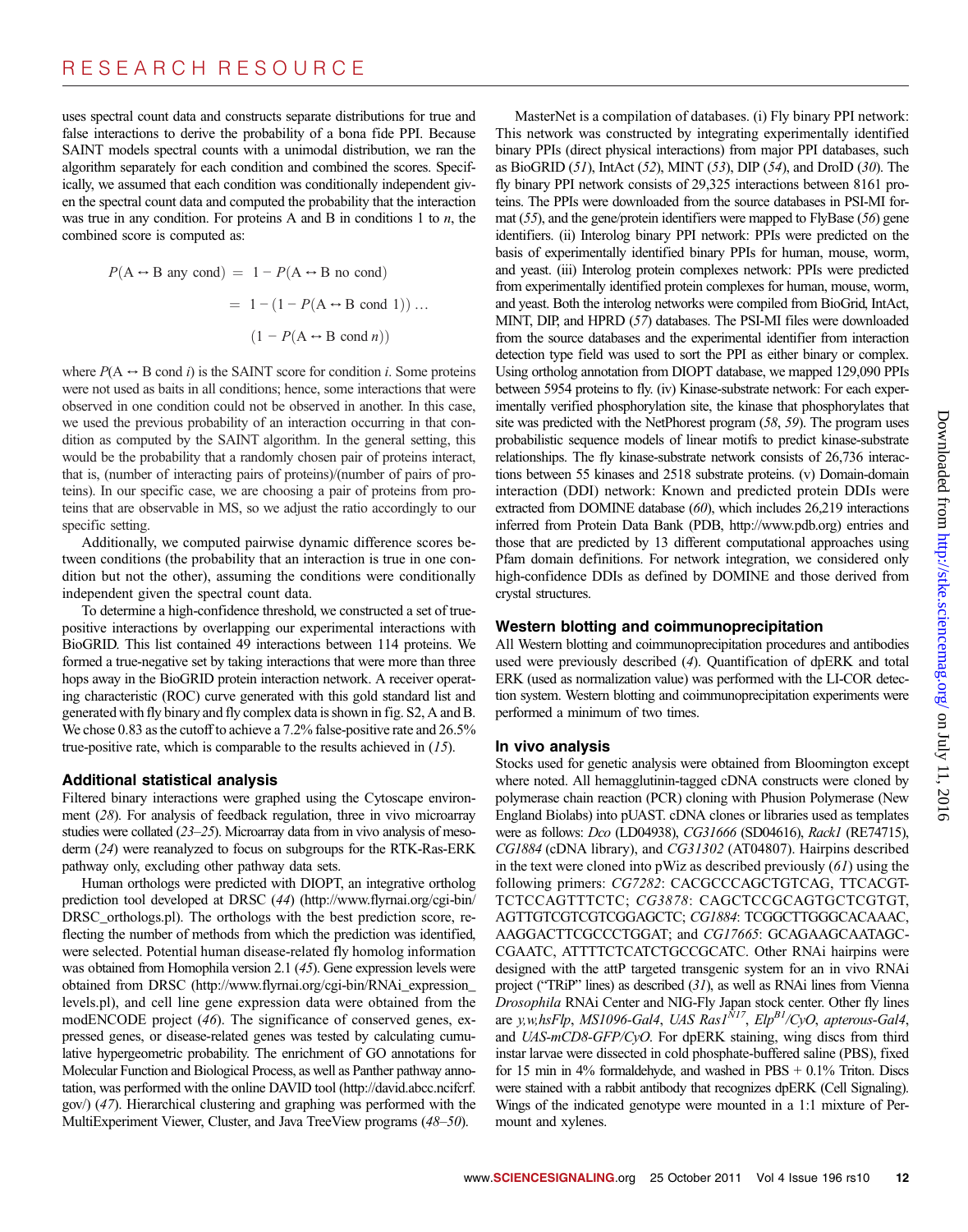A complete list of the hairpin lines used in this study is given in table S6.

#### SUPPLEMENTARY MATERIALS

www.sciencesignaling.org/cgi/content/full/4/196/rs10/DC1

- Fig. S1. Primary RNAi screen optimization and data.
- Fig. S2. Performance of SAINT-based PPI ranking.
- Fig. S3. Validation of additional PPI interactions.

Fig. S4. Phenotypes of additional RTK-Ras-ERK network components based on in vivo RNAi.

Table S1. Compilation of all hits from six genome-wide RNAi screens performed in duplicate, and grouping by screen type.

Table S2. Gene Ontology Biological Process and Molecular Function categories enriched in RNAi screen hits and PPI data.

Table S3. RTK-specific hit subsets.

Table S4. Protein-protein interactions determined by TAP-MS analysis of RTK-Ras-ERK canonical pathway.

Table S5. Compilation of all in vivo results.

Table S6. Hairpin lines used for in vivo analyses.

Cytoscape file for the PPI and RNAi data.

Excel spreadsheets of peptides isolated in each TAP-MS experiment.

### REFERENCES AND NOTES

- 1. C. S. Karapetis, S. Khambata-Ford, D. J. Jonker, C. J. O'Callaghan, D. Tu, N. C. Tebbutt, R. J. Simes, H. Chalchal, J. D. Shapiro, S. Robitaille, T. J. Price, L. Shepherd, H. J. Au, C. Langer, M. J. Moore, J. R. Zalcberg, K-ras mutations and benefit from cetuximab in advanced colorectal cancer. N. Engl. J. Med. 359, 1757–1765 (2008).
- 2. A. Friedman, N. Perrimon, Genetic screening for signal transduction in the era of network biology. Cell 128, 225–231 (2007).
- 3. A. Friedman, N. Perrimon, A functional RNAi screen for regulators of receptor tyrosine kinase and ERK signalling. Nature 444, 230–234 (2006).
- 4. C. Cela, M. Llimargas, Egfr is essential for maintaining epithelial integrity during tracheal remodelling in Drosophila. Development 133, 3115–3125 (2006).
- 5. I. Kratchmarova, B. Blagoev, M. Haack-Sorensen, M. Kassem, M. Mann, Mechanism of divergent growth factor effects in mesenchymal stem cell differentiation. Science 308, 1472–1477 (2005).
- 6. T. Yamamoto, M. Ebisuya, F. Ashida, K. Okamoto, S. Yonehara, E. Nishida, Continuous ERK activation downregulates antiproliferative genes throughout G1 phase to allow cellcycle progression. Curr. Biol. 16, 1171–1182 (2006).
- 7. M. B. Major, B. S. Roberts, J. D. Berndt, S. Marine, J. Anastas, N. Chung, M. Ferrer, X. Yi, C. L. Stoick-Cooper, P. D. von Haller, L. Kategaya, A. Chien, S. Angers, M. MacCoss, M. A. Cleary, W. T. Arthur, R. T. Moon, New regulators of Wnt/ß-catenin signaling revealed by integrative molecular screening. Sci. Signal. 1, ra12 (2008).
- 8. D. Ashton-Beaucage, C. M. Udell, H. Lavoie, C. Baril, M. Lefrançois, P. Chagnon, P. Gendron, O. Caron-Lizotte, E. Bonneil, P. Thibault, M. Therrien, The exon junction complex controls the splicing of MAPK and other long intron-containing transcripts in Drosophila. Cell 143, 251–262 (2010).
- 9. L. Kockel, K. S. Kerr, M. Melnick, K. Brückner, M. Hebrok, N. Perrimon, Dynamic switch of negative feedback regulation in Drosophila Akt-TOR signaling. PLoS Genet. 6, e1000990 (2010).
- 10. Q. Zeng, J. M. Dong, K. Guo, J. Li, H. X. Tan, V. Koh, C. J. Pallen, E. Manser, W. Hong, PRL-3 and PRL-1 promote cell migration, invasion, and metastasis. Cancer Res. 63, 2716–2722 (2003).
- 11. R. A. Hunt, W. Edris, P. K. Chanda, B. Nieuwenhuijsen, K. H. Young, Snapin interacts with the N-terminus of regulator of G protein signaling 7. Biochem. Biophys. Res. Commun. 303, 594–599 (2003).
- 12. M. Evangelista, T. Y. Lim, J. Lee, L. Parker, A. Ashique, A. S. Peterson, W. Ye, D. P. Davis, F. J. de Sauvage, Kinome siRNA screen identifies regulators of ciliogenesis and Hedgehog signal transduction. Sci. Signal. 1, ra7 (2008).
- 13. H. Yu, P. Braun, M. A. Yildirim, I. Lemmens, K. Venkatesan, J. Sahalie, T. Hirozane-Kishikawa, F. Gebreab, N. Li, N. Simonis, T. Hao, J. F. Rual, A. Dricot, A. Vazquez, R. R. Murray, C. Simon, L. Tardivo, S. Tam, N. Svrzikapa, C. Fan, A. S. de Smet, A. Motyl, M. E. Hudson, J. Park, X. Xin, M. E. Cusick, T. Moore, C. Boone, M. Snyder, F. P. Roth, A. L. Barabási, J. Tavernier, D. E. Hill, M. Vidal, High-quality binary protein interaction map of the yeast interactome network. Science 322, 104–110 (2008).
- 14. S. Bandyopadhyay, C. Y. Chiang, J. Srivastava, M. Gersten, S. White, R. Bell, C. Kurschner, C. H. Martin, M. Smoot, S. Sahasrabudhe, D. L. Barber, S. K. Chanda, T. Ideker, A human MAP kinase interactome. Nat. Methods 7, 801–805 (2010).
- 15. A. Breitkreutz, H. Choi, J. R. Sharom, L. Boucher, V. Neduva, B. Larsen, Z. Y. Lin, B. J. Breitkreutz, C. Stark, G. Liu, J. Ahn, D. Dewar-Darch, T. Reguly, X. Tang, R. Almeida,

Z. S. Qin, T. Pawson, A. C. Gingras, A. I. Nesvizhskii, M. Tyers, A global protein kinase and phosphatase interaction network in yeast. Science 328, 1043-1046  $(2010)$ 

- 16. A. C. Gavin, P. Aloy, P. Grandi, R. Krause, M. Boesche, M. Marzioch, C. Rau, L. J. Jensen, S. Bastuck, B. Dümpelfeld, A. Edelmann, M. A. Heurtier, V. Hoffman, C. Hoefert, K. Klein, M. Hudak, A. M. Michon, M. Schelder, M. Schirle, M. Remor, T. Rudi, S. Hooper, A. Bauer, T. Bouwmeester, G. Casari, G. Drewes, G. Neubauer, J. M. Rick, B. Kuster, P. Bork, R. B. Russell, G. Superti-Furga, Proteome survey reveals modularity of the yeast cell machinery. Nature 440, 631–636 (2006).
- 17. N. J. Krogan, G. Cagney, H. Yu, G. Zhong, X. Guo, A. Ignatchenko, J. Li, S. Pu, N. Datta, A. P. Tikuisis, T. Punna, J. M. Peregrin-Alvarez, M. Shales, X. Zhang, M. Davey, M. D. Robinson, A. Paccanaro, J. E. Bray, A. Sheung, B. Beattie, D. P. Richards, V. Canadien, A. Lalev, F. Mena, P. Wong, A. Starostine, M. M. Canete, J. Vlasblom, S. Wu, C. Orsi, S. R. Collins, S. Chandran, R. Haw, J. J. Rilstone, K. Gandi, N. J. Thompson, G. Musso, P. St Onge, S. Ghanny, M. H. Lam, G. Butland, A. M. Altaf-Ul, S. Kanaya, A. Shilatifard, E. O'Shea, J. S. Weissman, C. J. Ingles, T. R. Hughes, J. Parkinson, M. Gerstein, S. J. Wodak, A. Emili, J. F. Greenblatt, Global landscape of protein complexes in the yeast Saccharomyces cerevisiae. Nature 440, 637–643 (2006).
- 18. T. Bouwmeester, A. Bauch, H. Ruffner, P. O. Angrand, G. Bergamini, K. Croughton, C. Cruciat, D. Eberhard, J. Gagneur, S. Ghidelli, C. Hopf, B. Huhse, R. Mangano, A. M. Michon, M. Schirle, J. Schlegl, M. Schwab, M. A. Stein, A. Bauer, G. Casari, G. Drewes, A. C. Gavin, D. B. Jackson, G. Joberty, G. Neubauer, J. Rick, B. Kuster, G. Superti-Furga, A physical and functional map of the human TNF-a/NF- $\kappa$ B signal transduction pathway. Nat. Cell Biol. 6, 97-105 (2004).
- 19. C. Behrends, M. E. Sowa, S. P. Gygi, J. W. Harper, Network organization of the human autophagy system. Nature 466, 68–76 (2010).
- 20. A. Veraksa, A. Bauer, S. Artavanis-Tsakonas, Analyzing protein complexes in Drosophila with tandem affinity purification-mass spectrometry. Dev. Dyn. 232, 827-834 (2005).
- 21. D. A. Blanchard, S. Mouhamad, M. T. Auffredou, A. Pesty, J. Bertoglio, G. Leca, A. Vazquez, Cdk2 associates with MAP kinase in vivo and its nuclear translocation is dependent on MAP kinase activation in IL-2-dependent Kit 225 T lymphocytes. Oncogene 19, 4184–4189 (2000).
- 22. J. Stelling, U. Sauer, Z. Szallasi, F. J. Doyle III, J. Doyle, Robustness of cellular functions. Cell 118, 675-685 (2004).
- 23. H. Asha, I. Nagy, G. Kovacs, D. Stetson, I. Ando, C. R. Dearolf, Analysis of Ras-induced overproliferation in Drosophila hemocytes. Genetics 163, 203–215 (2003).
- 24. B. Estrada, S. E. Choe, S. S. Gisselbrecht, S. Michaud, L. Raj, B. W. Busser, M. S. Halfon, G. M. Church, A. M. Michelson, An integrated strategy for analyzing the unique developmental programs of different myoblast subtypes. PLoS Genet. 2, e16 (2006).
- 25. K. C. Jordan, S. D. Hatfield, M. Tworoger, E. J. Ward, K. A. Fischer, S. Bowers, H. Ruohola-Baker, Genome wide analysis of transcript levels after perturbation of the EGFR pathway in the Drosophila ovary. Dev. Dyn. 232, 709-724 (2005).
- 26. W. Kolch, A. Pitt, Functional proteomics to dissect tyrosine kinase signalling pathways in cancer. Nat. Rev. Cancer 10, 618–629 (2010).
- 27. A. von Kriegsheim, D. Baiocchi, M. Birtwistle, D. Sumpton, W. Bienvenut, N. Morrice, K. Yamada, A. Lamond, G. Kalna, R. Orton, D. Gilbert, W. Kolch, Cell fate decisions are specified by the dynamic ERK interactome. Nat. Cell Biol. 11, 1458-1464 (2009).
- 28. M. S. Cline, M. Smoot, E. Cerami, A. Kuchinsky, N. Landys, C. Workman, R. Christmas, I. Avila-Campilo, M. Creech, B. Gross, K. Hanspers, R. Isserlin, R. Kelley, S. Killcoyne, S. Lotia, S. Maere, J. Morris, K. Ono, V. Pavlovic, A. R. Pico, A. Vailaya, P. L. Wang, A. Adler, B. R. Conklin, L. Hood, M. Kuiper, C. Sander, I. Schmulevich, B. Schwikowski, G. J. Warner, T. Ideker, G. D. Bader, Integration of biological networks and gene expression data using Cytoscape. Nat. Protoc. 2, 2366-2382 (2007).
- 29. S. Pacifico, G. Liu, S. Guest, J. R. Parrish, F. Fotouhi, R. L. Finley Jr., A database and tool, IM Browser, for exploring and integrating emerging gene and protein interaction data for Drosophila. BMC Bioinformatics 7, 195 (2006).
- 30. T. Murali, S. Pacifico, J. Yu, S. Guest, G. G. Roberts III, R. L. Finley Jr., DroID 2011: A comprehensive, integrated resource for protein, transcription factor, RNA and gene interactions for Drosophila. Nucleic Acids Res. 39, D736-D743 (2011).
- 31. J. Q. Ni, M. Markstein, R. Binari, B. Pfeiffer, L. P. Liu, C. Villalta, M. Booker, L. Perkins, N. Perrimon, Vector and parameters for targeted transgenic RNA interference in Drosophila melanogaster. Nat. Methods 5, 49-51 (2008).
- 32. G. Dietzl, D. Chen, F. Schnorrer, K. C. Su, Y. Barinova, M. Fellner, B. Gasser, K. Kinsey, S. Oppel, S. Scheiblauer, A. Couto, V. Marra, K. Keleman, B. J. Dickson, A genome-wide transgenic RNAi library for conditional gene inactivation in Drosophila. Nature 448, 151–156 (2007).
- 33. K. Tenney, M. Gerber, A. Ilvarsonn, J. Schneider, M. Gause, D. Dorsett, J. C. Eissenberg, A. Shilatifard, Drosophila Rtf1 functions in histone methylation, gene expression, and Notch signaling. Proc. Natl. Acad. Sci. U.S.A. 103, 11970–11974 (2006).
- 34. A. S. Yoo, C. Bais, I. Greenwald, Crosstalk between the EGFR and LIN-12/Notch pathways in C. elegans vulval development. Science 303, 663-666 (2004).
- 35. B. Stefansson, D. L. Brautigan, Protein phosphatase 6 subunit with conserved Sit4 associated protein domain targets IkBe. J. Biol. Chem. 281, 22624-22634 (2006).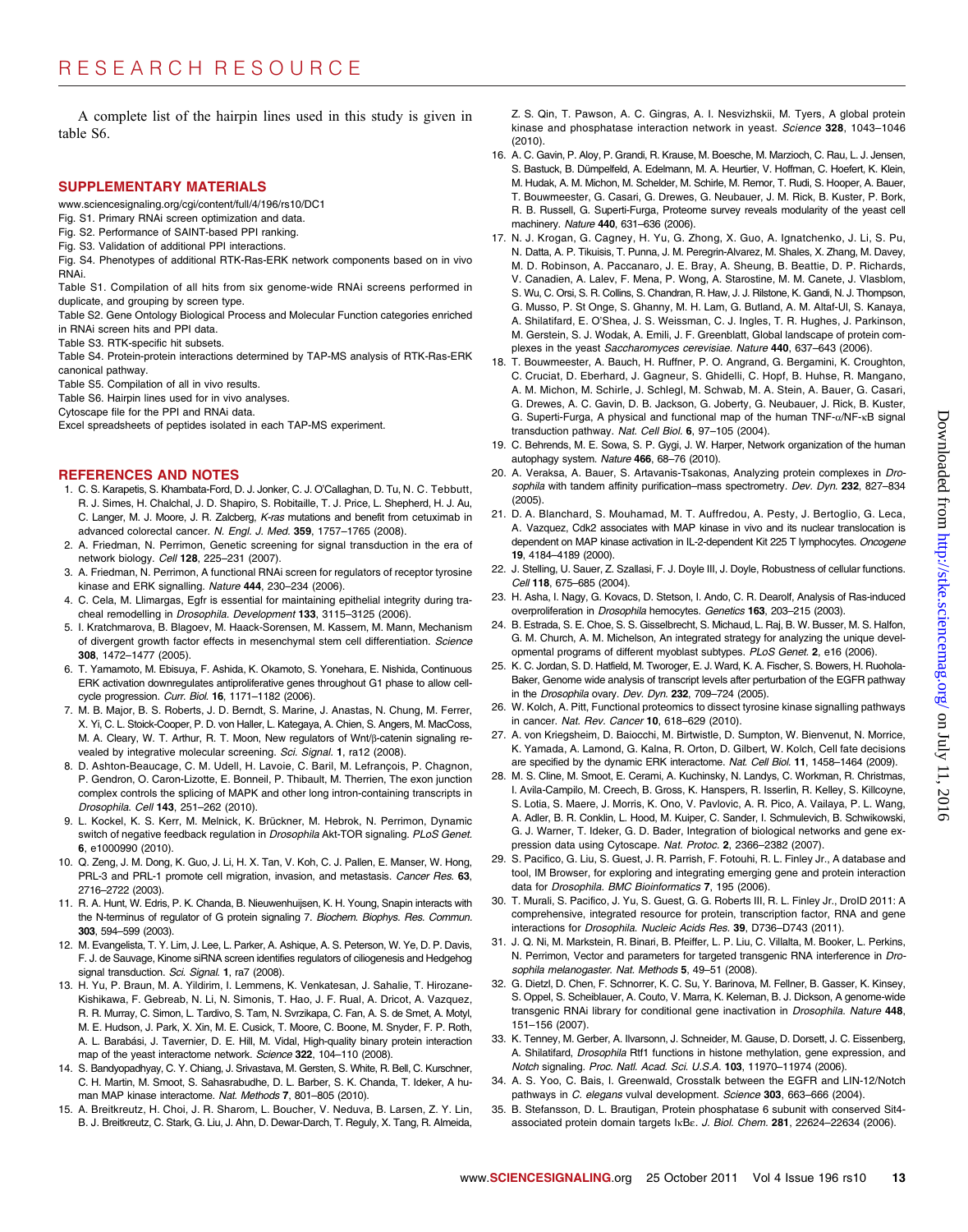- 36. S. Ory, M. Zhou, T. P. Conrads, T. D. Veenstra, D. K. Morrison, Protein phosphatase 2A positively regulates Ras signaling by dephosphorylating KSR1 and Raf-1 on critical 14-3-3 binding sites. Curr. Biol. 13, 1356–1364 (2003).
- 37. F. Wan, D. E. Anderson, R. A. Barnitz, A. Snow, N. Bidere, L. Zheng, V. Hegde, L. T. Lam, L. M. Staudt, D. Levens, W. A. Deutsch, M. J. Lenardo, Ribosomal protein S3: A KH domain subunit in NF-KB complexes that mediates selective gene regulation. Cell 131, 927–939 (2007).
- 38. H. R. Christofk, M. G. Vander Heiden, M. H. Harris, A. Ramanathan, R. E. Gerszten, R. Wei, M. D. Fleming, S. L. Schreiber, L. C. Cantley, The M2 splice isoform of pyruvate kinase is important for cancer metabolism and tumour growth. Nature 452, 230-233 (2008).
- 39. M. Lin, D. R. Sutherland, W. Horsfall, N. Totty, E. Yeo, R. Nayar, X. F. Wu, A. C. Schuh, Cell surface antigen CD109 is a novel member of the  $\alpha_2$  macroglobulin/C3, C4, C5 family of thioester-containing proteins. Blood 99, 1683–1691 (2002).
- 40. T. Sjöblom, S. Jones, L. D. Wood, D. W. Parsons, J. Lin, T. D. Barber, D. Mandelker, R. J. Leary, J. Ptak, N. Silliman, S. Szabo, P. Buckhaults, C. Farrell, P. Meeh, S. D. Markowitz, J. Willis, D. Dawson, J. K. Willson, A. F. Gazdar, J. Hartigan, L. Wu, C. Liu, G. Parmigiani, B. H. Park, K. E. Bachman, N. Papadopoulos, B. Vogelstein, K. W. Kinzler, V. E. Velculescu, The consensus coding sequences of human breast and colorectal cancers. Science 314, 268–274 (2006).
- 41. A. Friedman, N. Perrimon, High-throughput approaches to dissecting MAPK signaling pathways. Methods 40, 262–271 (2006).
- 42. C. J. Echeverri, P. A. Beachy, B. Baum, M. Boutros, F. Buchholz, S. K. Chanda, J. Downward, J. Ellenberg, A. G. Fraser, N. Hacohen, W. C. Hahn, A. L. Jackson, A. Kiger, P. S. Linsley, L. Lum, Y. Ma, B. Mathey-Prévôt, D. E. Root, D. M. Sabatini, J. Taipale, N. Perrimon, R. Bernards, Minimizing the risk of reporting false positives in large-scale RNAi screens. Nat. Methods 3, 777–779 (2006).
- 43. M. C. Siomi, H. Siomi, Identification of components of RNAi pathways using the tandem affinity purification method. Methods Mol. Biol. 309, 1-9 (2005).
- 44. Y. Hu, I. Flockhart, A. Vinayagam, C. Bergwitz, B. Berger, N. Perrimon, S. E. Mohr, An integrative approach to ortholog prediction for disease-focused and other functional studies. BMC Bioinformatics 12, 357 (2011).
- 45. S. Chien, L. T. Reiter, E. Bier, M. Gribskov, Homophila: Human disease gene cognates in Drosophila. Nucleic Acids Res. 30, 149–151 (2002).
- 46. S. E. Celniker, L. A. Dillon, M. B. Gerstein, K. C. Gunsalus, S. Henikoff, G. H. Karpen, M. Kellis, E. C. Lai, J. D. Lieb, D. M. MacAlpine, G. Micklem, F. Piano, M. Snyder, L. Stein, K. P. White, R. H. Waterston; modENCODE Consortium, Unlocking the secrets of the genome. Nature 459, 927-930 (2009).
- 47. G. Dennis Jr., B. T. Sherman, D. A. Hosack, J. Yang, W. Gao, H. C. Lane, R. A. Lempicki, DAVID: Database for Annotation, Visualization, and Integrated Discovery. Genome Biol. 4, P3 (2003).
- 48. A. I. Saeed, V. Sharov, J. White, J. Li, W. Liang, N. Bhagabati, J. Braisted, M. Klapa, T. Currier, M. Thiagarajan, A. Sturn, M. Snuffin, A. Rezantsev, D. Popov, A. Ryltsov, E. Kostukovich, I. Borisovsky, Z. Liu, A. Vinsavich, V. Trush, J. Quackenbush, TM4: A free, open-source system for microarray data management and analysis. Biotechniques 34, 374–378 (2003).
- 49. A. J. Saldanha, Java Treeview—Extensible visualization of microarray data. Bioinformatics 20, 3246–3248 (2004).
- 50. M. B. Eisen, P. T. Spellman, P. O. Brown, D. Botstein, Cluster analysis and display of genome-wide expression patterns. Proc. Natl. Acad. Sci. U.S.A. 95, 14863–14868 (1998).
- 51. C. Stark, B. J. Breitkreutz, T. Reguly, L. Boucher, A. Breitkreutz, M. Tyers, BioGRID: A general repository for interaction datasets. Nucleic Acids Res. 34, D535–D539  $(2006)$
- 52. B. Aranda, P. Achuthan, Y. Alam-Faruque, I. Armean, A. Bridge, C. Derow, M. Feuermann, A. T. Ghanbarian, S. Kerrien, J. Khadake, J. Kerssemakers, C. Leroy, M. Menden, M. Michaut, L. Montecchi-Palazzi, S. N. Neuhauser, S. Orchard, V. Perreau, B. Roechert, K. van Eijk, H. Hermiakob, The IntAct molecular interaction database in 2010. Nucleic Acids Res. 38, D525–D531 (2010).
- 53. A. Ceol, A. Chatr Aryamontri, L. Licata, D. Peluso, L. Briganti, L. Perfetto, L. Castagnoli, G. Cesareni, MINT, the molecular interaction database: 2009 update. Nucleic Acids Res. 38, D532–D539 (2010).
- 54. L. Salwinski, C. S. Miller, A. J. Smith, F. K. Pettit, J. U. Bowie, D. Eisenberg, The Database of Interacting Proteins: 2004 update. Nucleic Acids Res. 32, D449–D451 (2004).
- 55. S. Kerrien, S. Orchard, L. Montecchi-Palazzi, B. Aranda, A. F. Quinn, N. Vinod, G. D. Bader, I. Xenarios, J. Wojcik, D. Sherman, M. Tyers, J. J. Salama, S. Moore, A. Ceol, A. Chatr-Aryamontri, M. Oesterheld, V. Stümpflen, L. Salwinski, J. Nerothin, E. Cerami, M. E. Cusick, M. Vidal, M. Gilson, J. Armstrong, P. Woollard, C. Hogue, D. Eisenberg, G. Cesareni, R. Apweiler, H. Hermjakob, Broadening the horizon—Level 2.5 of the HUPO-PSI format for molecular interactions. BMC Biol. 5, 44 (2007).
- 56. S. Tweedie, M. Ashburner, K. Falls, P. Leyland, P. McQuilton, S. Marygold, G. Millburn, D. Osumi-Sutherland, A. Schroeder, R. Seal, H. Zhang; FlyBase Consortium, FlyBase: Enhancing Drosophila Gene Ontology annotations. Nucleic Acids Res. 37, D555–D559 (2009).
- 57. T. S. Keshava Prasad, R. Goel, K. Kandasamy, S. Keerthikumar, S. Kumar, S. Mathivanan, D. Telikicherla, R. Raju, B. Shafreen, A. Venugopal, L. Balakrishnan, A. Marimuthu, S. Banerjee, D. S. Somanathan, A. Sebastian, S. Rani, S. Ray, C. J. Harrys Kishore, S. Kanth, M. Ahmed, M. K. Kashyap, R. Mohmood, Y. L. Ramachandra, V. Krishna, B. A. Rahiman, S. Mohan, P. Ranganathan, S. Ramabadran, R. Chaerkady, A. Pandey, Human Protein Reference Database—2009 update. Nucleic Acids Res. 37, D767–D772 (2009).
- 58. M. L. Miller, L. J. Jensen, F. Diella, C. Jørgensen, M. Tinti, L. Li, M. Hsiung, S. A. Parker, J. Bordeaux, T. Sicheritz-Ponten, M. Olhovsky, A. Pasculescu, J. Alexander, S. Knapp, N. Blom, P. Bork, S. Li, G. Cesareni, T. Pawson, B. E. Turk, M. B. Yaffe, S. Brunak, R. Linding, Linear motif atlas for phosphorylation-dependent signaling. Sci. Signal. 1, ra2 (2008).
- 59. C. S. Tan, B. Bodenmiller, A. Pasculescu, M. Jovanovic, M. O. Hengartner, C. Jørgensen, G. D. Bader, R. Aebersold, T. Pawson, R. Linding, Comparative analysis reveals conserved protein phosphorylation networks implicated in multiple diseases. Sci. Signal. 2, ra39 (2009)
- 60. S. Yellaboina, A. Tasneem, D. V. Zaykin, B. Raghavachari, R. Jothi, DOMINE: A comprehensive collection of known and predicted domain-domain interactions. Nucleic Acids Res. 39, D730-D735 (2011).
- 61. Y. S. Lee, R. W. Carthew, Making a better RNAi vector for Drosophila: Use of intron spacers. Methods 30, 322–329 (2003).
- 62. Acknowledgments: We thank the DRSC and its staff for RNAi screening reagents and advice and current and former members of the Perrimon lab for reagents and discussions. We thank M. Herman for help with in vivo analysis; P. Schmid and N. Palmer for additional data analysis; C. Bakal, M. Kulkami, and B. Mathey-Prevot for critical manuscript review; and X. Yang for help with MS experiments. Funding: A.A.F. was supported by the Medical Scientist Training Program. R.L.F. was supported by NIH R01 HG001536. This work was supported in part by R01 DK071982 to N.P. and P01 CA120964 to N.P. and J.M.A. N.P. is an investigator of the Howard Hughes Medical Institute. Author contributions: A.A.F. and N.P. designed the project. A.A.F., D.Y., R.B., and M.P. performed the experiments. J.M.A. performed the MS experiments. G.T., R.S., A.V., Y.H., P.H., X.S., and B.B. designed and performed statistical analysis. S.P., T.M., and R.L.F. integrated the data into DroID. A.A.F. and N.P. wrote the manuscript. Competing interests: The authors declare that they have no competing interests. Data availability: Full data sets and dsRNA sequence information are available at the DRSC Web site (http://www.flyrnai.org). MS data are supplied as peptide reads and values in the Supplementary Materials, and interactions are deposited in DroID (http://www.droidb.org). MS data are available through Proteome Commons data set 76892.

Submitted 21 March 2011 Accepted 7 October 2011 Final Publication 25 October 2011 10.1126/scisignal.2002029

Citation: A. A. Friedman, G. Tucker, R. Singh, D. Yan, A. Vinayagam, Y. Hu, R. Binari, P. Hong, X. Sun, M. Porto, S. Pacifico, T. Murali, R. L. Finley Jr., J. M. Asara, B. Berger, N. Perrimon, Proteomic and functional genomic landscape of receptor tyrosine kinase and Ras to extracellular signal-regulated kinase signaling. Sci. Signal. 4, rs10 (2011).